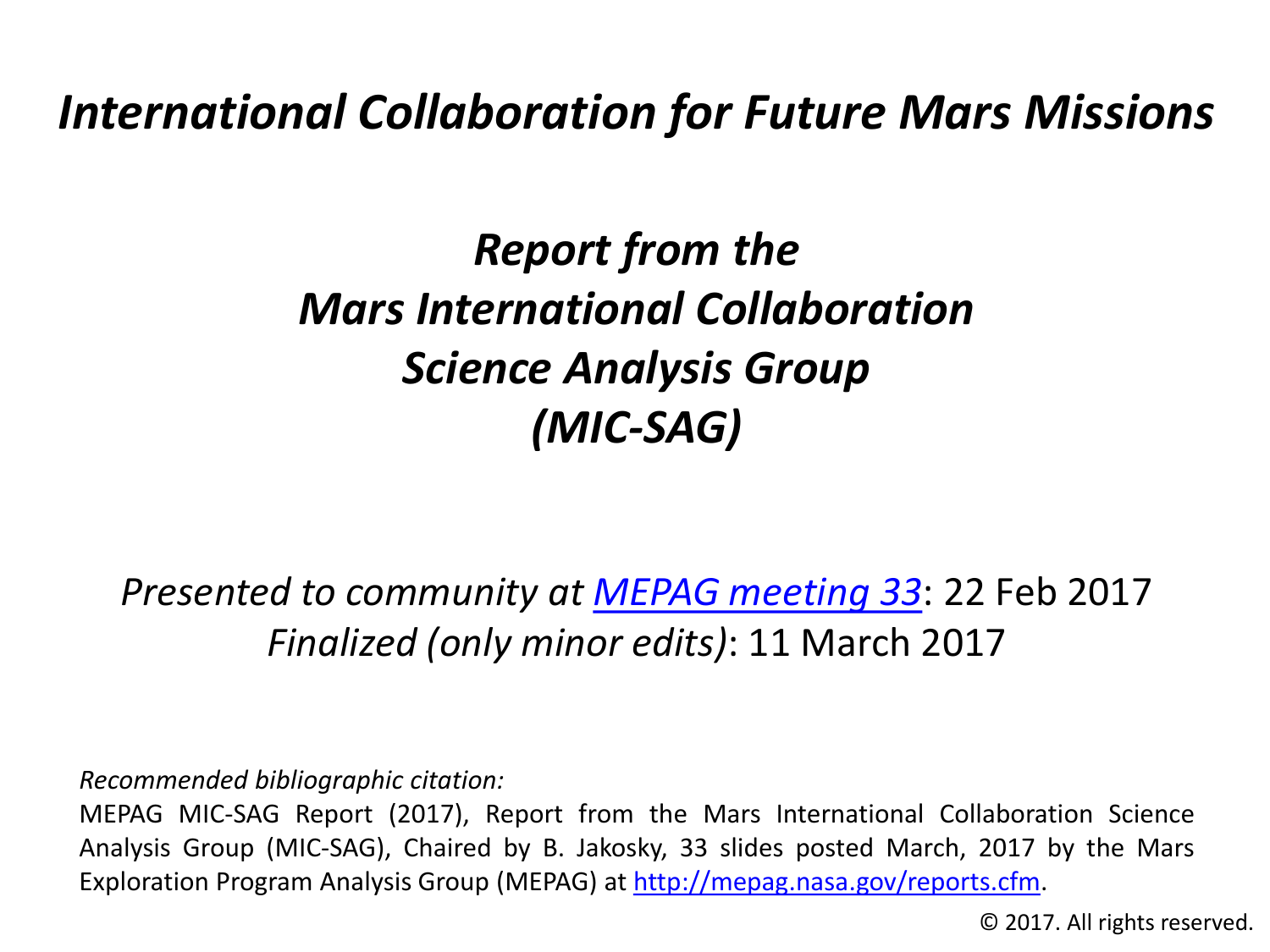# Outline

#### **I. Introduction**

- a) Terms of Reference for MIC-SAG
- b) MIC-SAG Process

#### **II. MIC-SAG Findings**

- a) Consensus Guiding Principles
- b) Benefits and Risks of International Participation
- c) Science-Teaming Summary
- d) Recommendations for a Future Mars Mission

#### **III. Details of Implementation Discussion**

- a) Project Implementation
- b) Investigation Implementation
- c) Science Team Implementation

#### **IV. Commercially Provided Access Models**

Appendix 1 – Acronyms

Appendix 2 – NEX-SAG Summary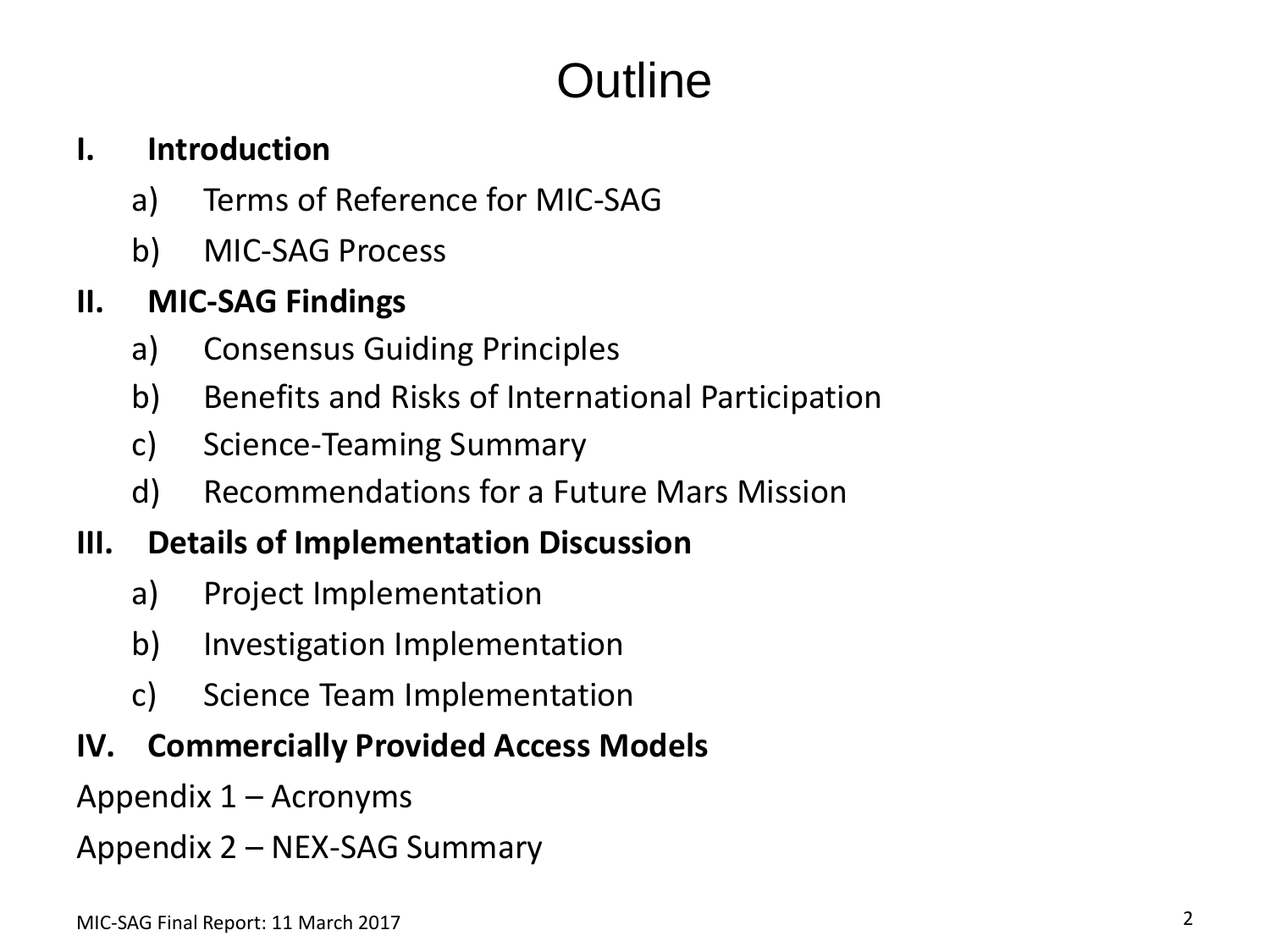#### **I(a): Mars International Collaboration Science Analysis Group (MIC-SAG) Terms of Reference Accepted November 11, 2016**

The next orbiter mission to Mars may be extremely cost constrained and could be limited in the number of U.S. instruments that can be selected.

Goal – To increase participation and coordination in contributed and selected instruments during design, development and operations of the next orbiter mission to Mars and, by doing so, to ensure that the science objectives will be met and that the international Mars science community will be maintained and enhanced.

The Mars International Collaboration Science Analysis Group (MIC-SAG) will consider the process of selection and the roles of science team members of an orbiter team to design, develop, integrate, and operate payload elements, the majority of which may be provided by international and/or commercial partners reducing significant costs to NASA.

The significant challenges that the study group will address include:

- How to organize an international team so that high-priority science is conducted to advance the goals of NASA and MEP, and be consistent with recommendations of the Decadal Survey, guided in part by the Next Mars Orbiter Science Analysis Group report (2015);
- How to craft opportunities for U.S. scientists while forming collaborations with international and commercial partners;
- How to select an effective science team that preserves the science integrity of the mission through design, development and mission operations, perhaps including phasing of its members.
- How to capture different modes of scientist participation to compare and contrast.

The MIC-SAG is requested to develop different models for scientists' participation in the mission and delineate the pros and cons of the different approaches.

MIC-SAG Final Report: 11 March 2017 3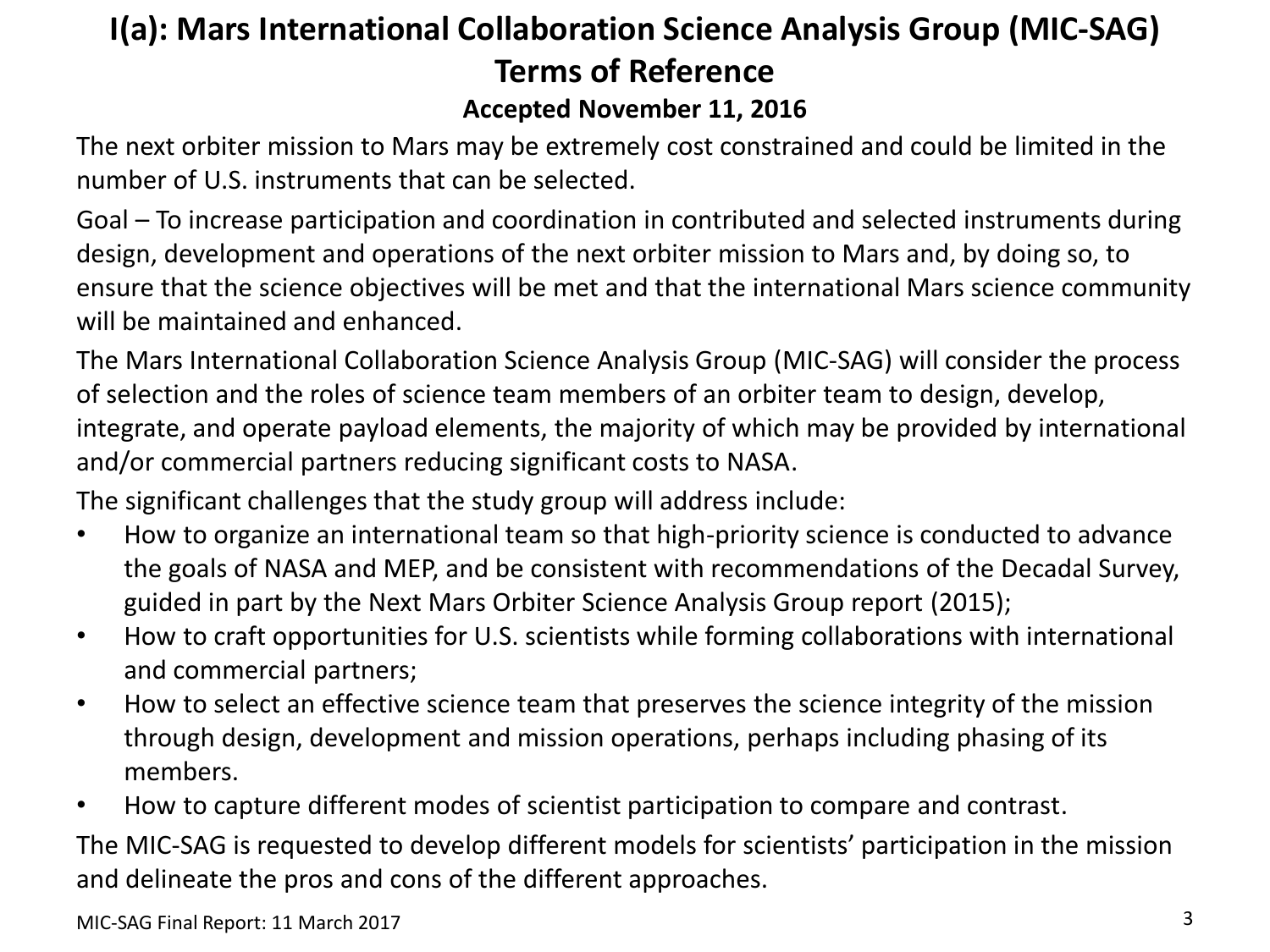## **MIC-SAG membership**

| <b>MIC-SAG members</b>    |                                                                            |  |  |
|---------------------------|----------------------------------------------------------------------------|--|--|
| Bruce Jakosky             | University of Colorado, Boulder; Chair                                     |  |  |
| Jim Bell                  | <b>Arizona State University</b>                                            |  |  |
| Barbara Cohen             | <b>Goddard Space Flight Center</b>                                         |  |  |
| <b>Joy Crisp</b>          | Jet Propulsion Laboratory                                                  |  |  |
| <b>Frank Eparvier</b>     | University of Colorado, Boulder                                            |  |  |
| Don Hassler               | Southwest Research Institute                                               |  |  |
| <b>Alfred McEwen</b>      | University of Arizona                                                      |  |  |
| <b>Kim Seelos</b>         | Johns Hopkins University Applied Physics Laboratory                        |  |  |
| Roger Yelle               | University of Arizona                                                      |  |  |
| <b>MIC-SAG Ex Officio</b> |                                                                            |  |  |
| <b>Rich Zurek</b>         | Mars Program Office, Jet Propulsion Laboratory; Lead                       |  |  |
| Serina Diniega            | Mars Program Office, Jet Propulsion Laboratory                             |  |  |
| Jeffrey Johnson           | Johns Hopkins University Applied Physics Laboratory;<br><b>MEPAG Chair</b> |  |  |
| <b>Michael Meyer</b>      | NASA Headquarters; MEP Lead Scientist                                      |  |  |
|                           |                                                                            |  |  |

MIC-SAG Final Report: 11 March 2017 4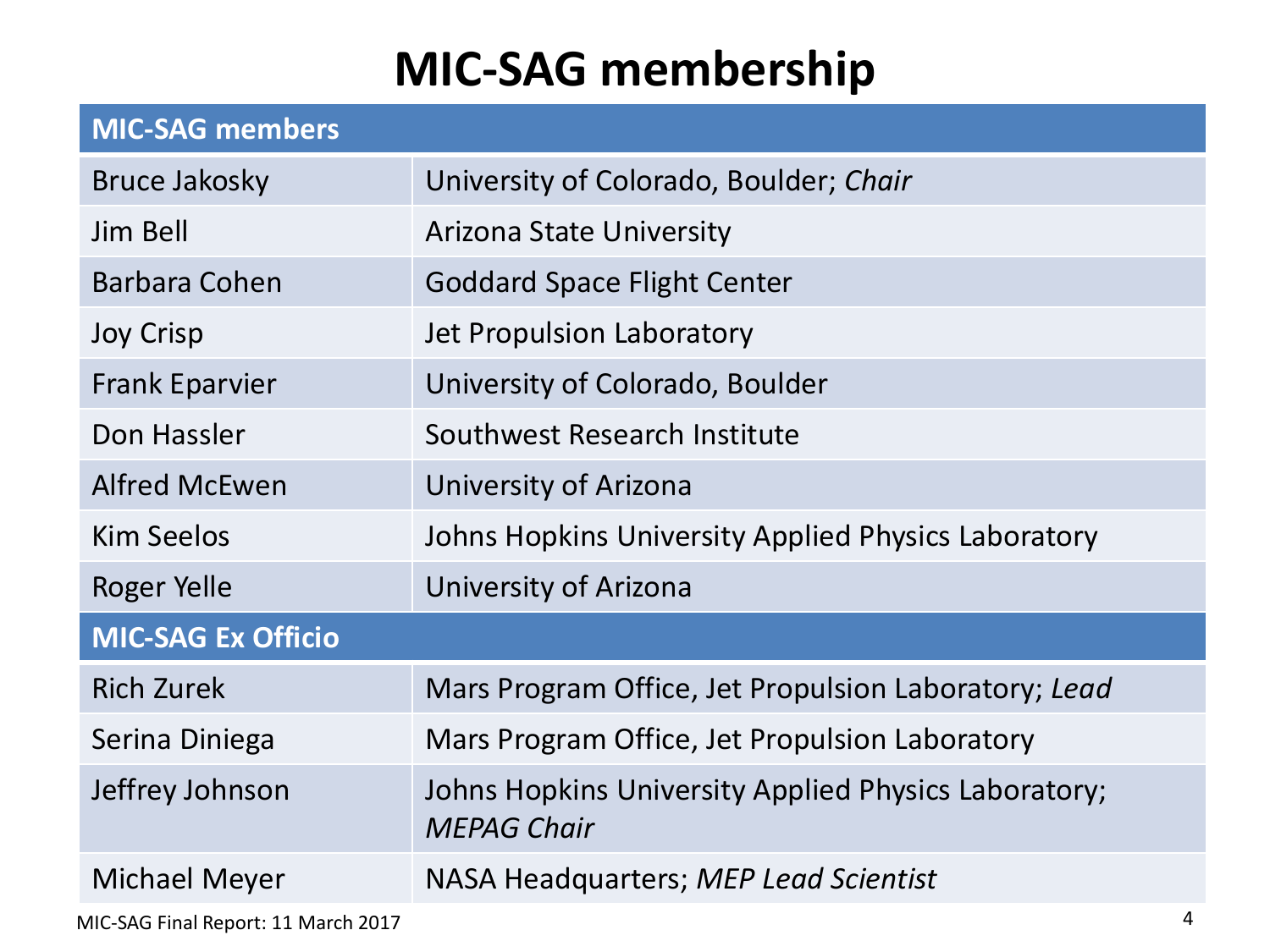# **I(b): MIC-SAG inputs and discussion**

- Community input was solicited.
	- Online survey was open from early December to mid January.
	- Survey was advertised in standard newsletters to the Planetary Science community (i.e., the Mars Science newsletter, PEN – few thousand recipients) and the Young Planetary Scientists for Exploration Facebook group (~2000 "members").
	- 14 inputs from individuals + 2 white papers were submitted.
	- Comments were offered from U.S. and (2) foreign scientists and instrument providers, from a range of career levels.
- Five telecons were held November 2016-January 2017, exploring a range of perspectives & experiences related to different science mission collaboration models.
	- Presentations were by invited speakers as well as MIC-SAG members.
	- Topics included issues and advantages within past and ongoing missions in Planetary, Earth, and Heliophysics Science (at both mission and investigation levels), as well as potential future collaborations with Commercial providers. Presentations included U.S. instrument providers collaborating with a foreign mission and U.S. mission management who have been or are collaborating with foreign partner(s), within a joint mission or with more focused contributions. ITAR/EAR concerns were also discussed.
- Input was treated as confidential to the committee and will not be presented here.
- All input was used to identify key community concerns. These concerns fed into our generation of Guiding Principles and consideration of different mission collaboration models.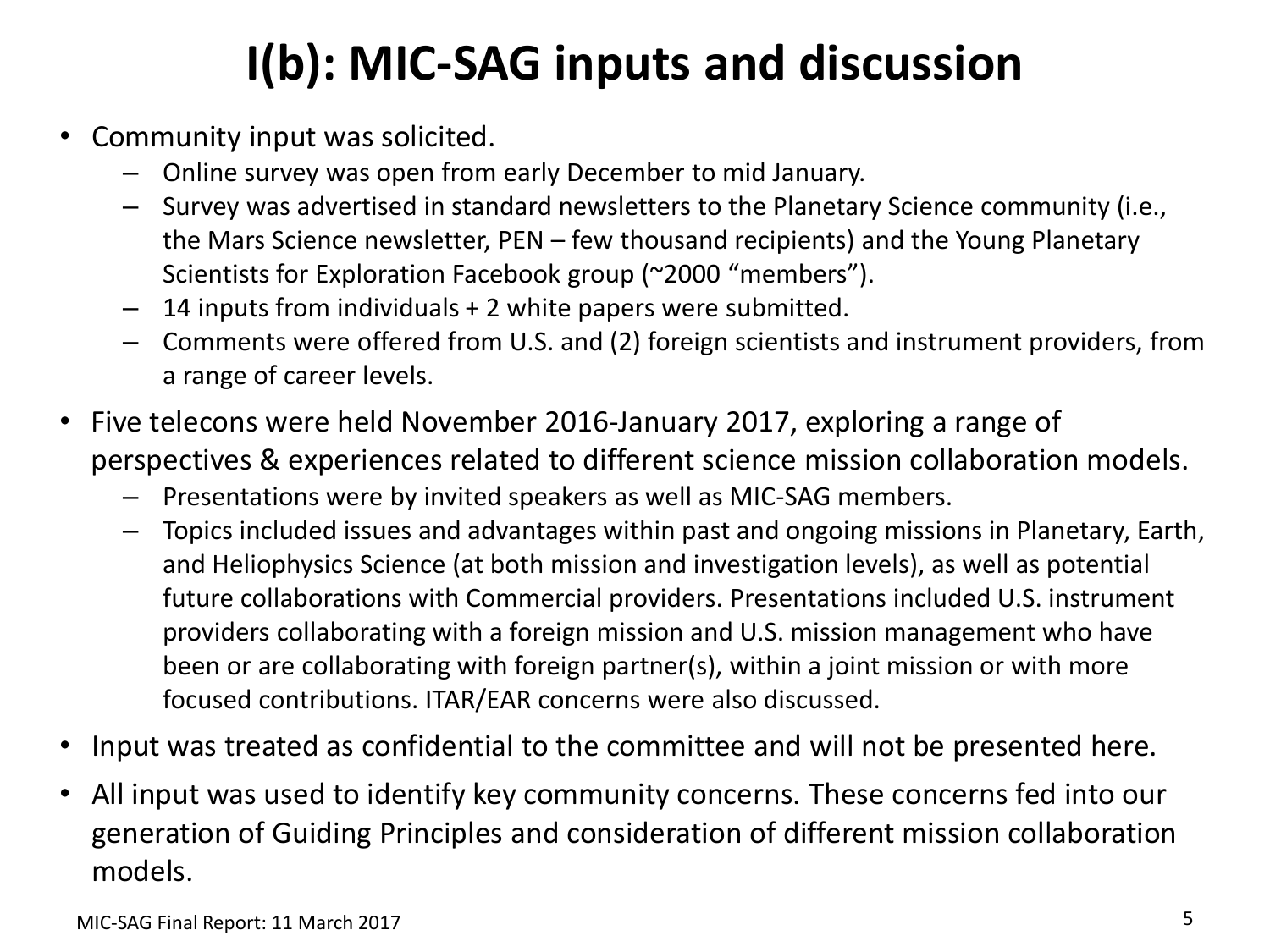# *II. MIC-SAG Findings*

- a) Consensus Guiding Principles
- b) Benefits and Risks of International Participation
- c) Science-Teaming Summary
- d) Recommendations for a Future Mars Mission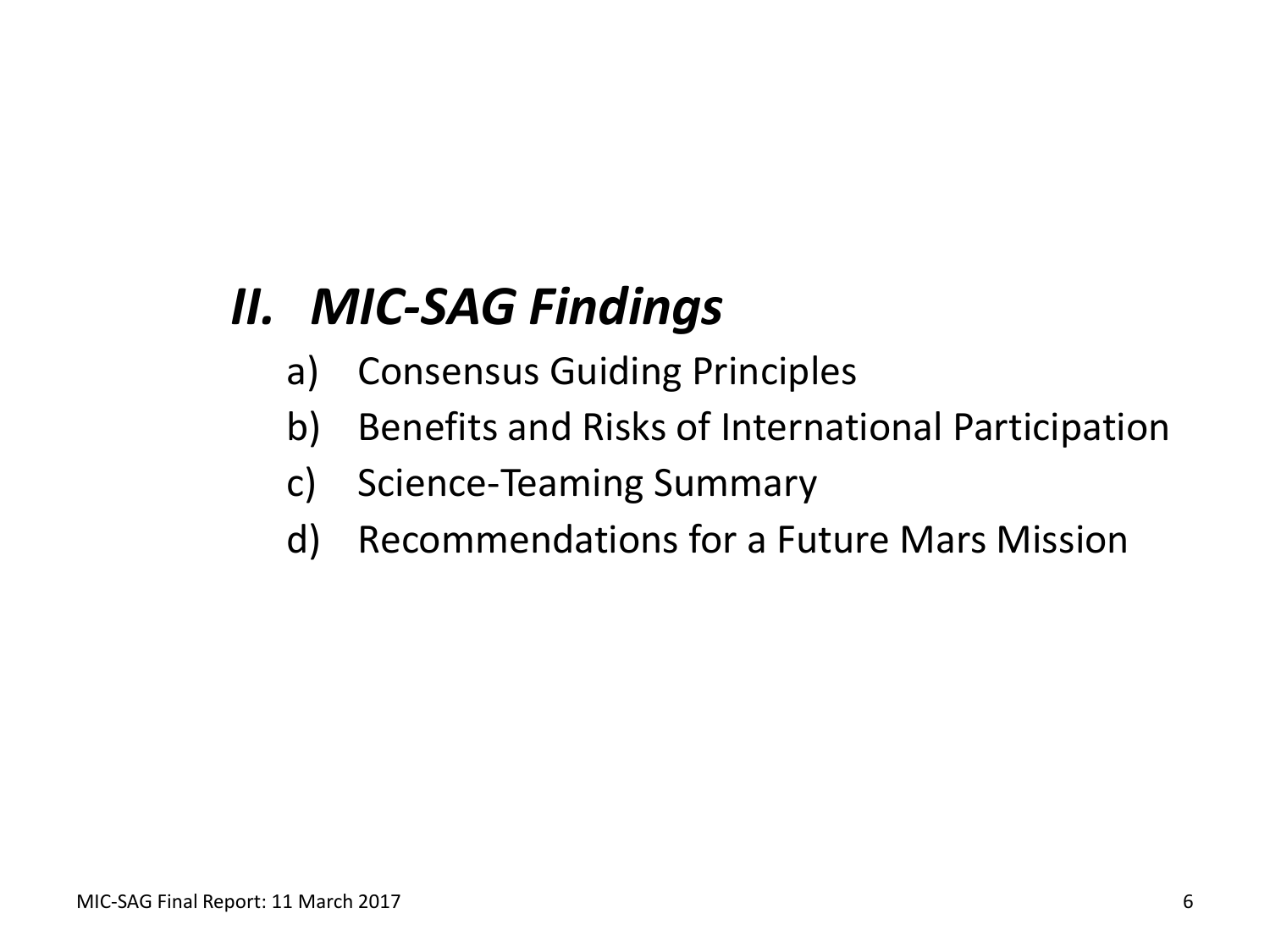# **II(a): Guiding Principles (Mission & Project-level)**

- Agreement is needed up front by all stakeholders (e.g., science community, NASA mission directorates, international, and/or commercial partners) on the definition of all science objectives and technical, managerial, and financial requirements of the mission.
	- This can be accomplished via: Mission Definition Team, negotiated contracts, formal international agreements, etc.
	- Reconciliation is needed of the often different approaches to requirements development by NASA directorates and other partners.
	- This should include an expectation of open sharing and archiving of data.
- Clear lines of authority and responsibility are required within the project, across all partners.
	- Communications must be open (especially at the beginning) and continuous throughout the mission, with minimal firewalling among parties.
- Individual national interests, including fostering robust planetary science programs, need to be considered in international missions.
	- Retention and/or development of key science and engineering capabilities within each community.
	- Training and mentoring the next generation of project personnel for extended and future mission(s).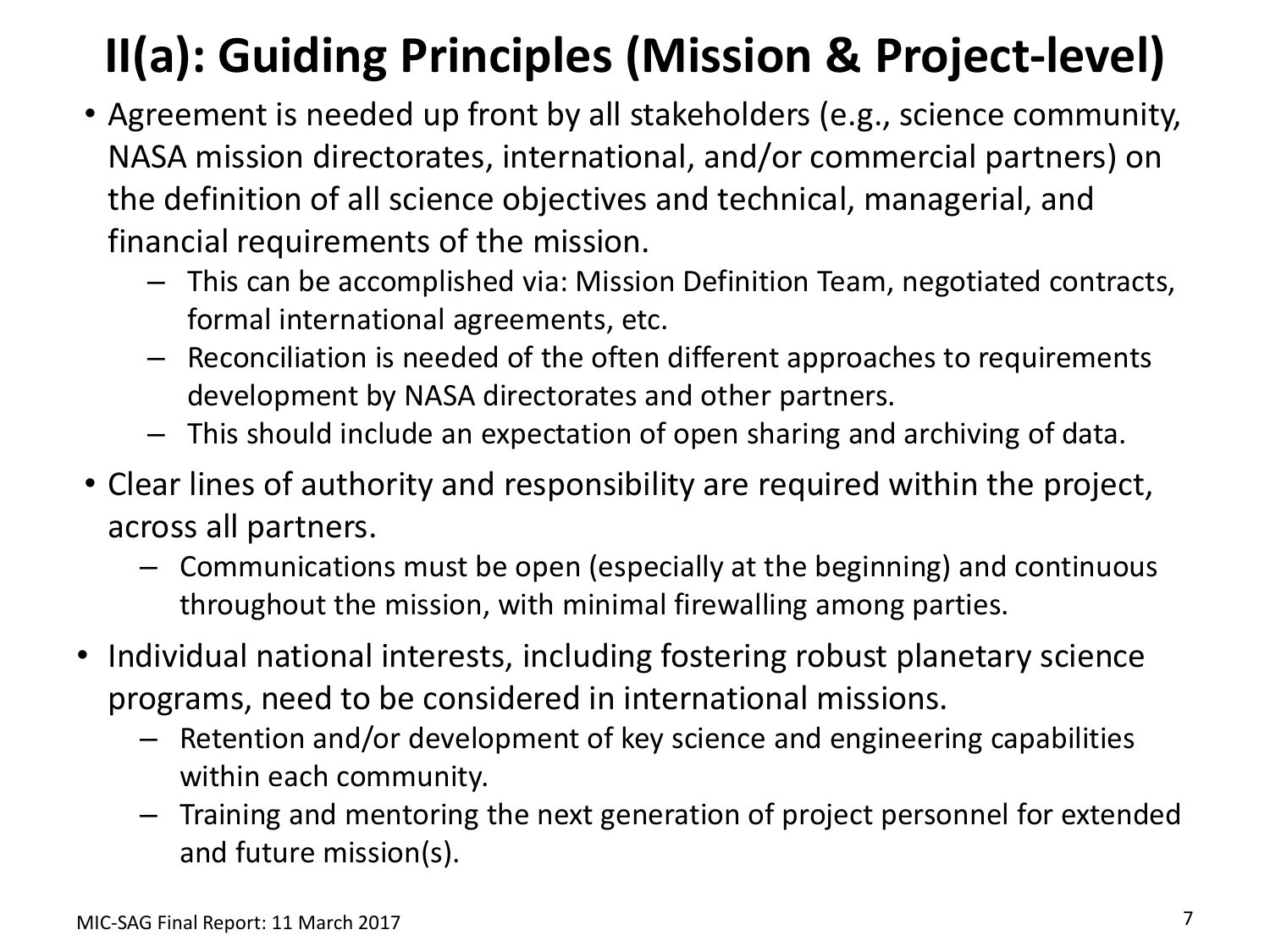# **II(a): Guiding Principles (Investigation-level)**

- *Throughout this report, reference to investigations includes instruments and interdisciplinary scientists.*
- Open investigation competition is important for enabling the best science to be achieved.
- Ownership of an investigation by an individual leading a team to develop and operate the instrument and fully achieve the science goals has been demonstrated to yield excellent results in planetary science and to reduce risk.
- Participation of key personnel and continuity of science, engineering, and operations expertise and knowledge is required through all stages of mission.
- Increased opportunities for U.S.-provided science investigations—for example, by seeking externally contributed spacecraft subsystems—can make more science funds available within a fixed budget.
- Adequate funding for U.S. scientists collaborating on contributed investigations is needed.

*All of these guidelines can be met within different instrument-provision models (e.g., PI-led, facility instrument – defined on slide 24), as long as appropriate care is taken in developing interactions and plans among all stakeholders.*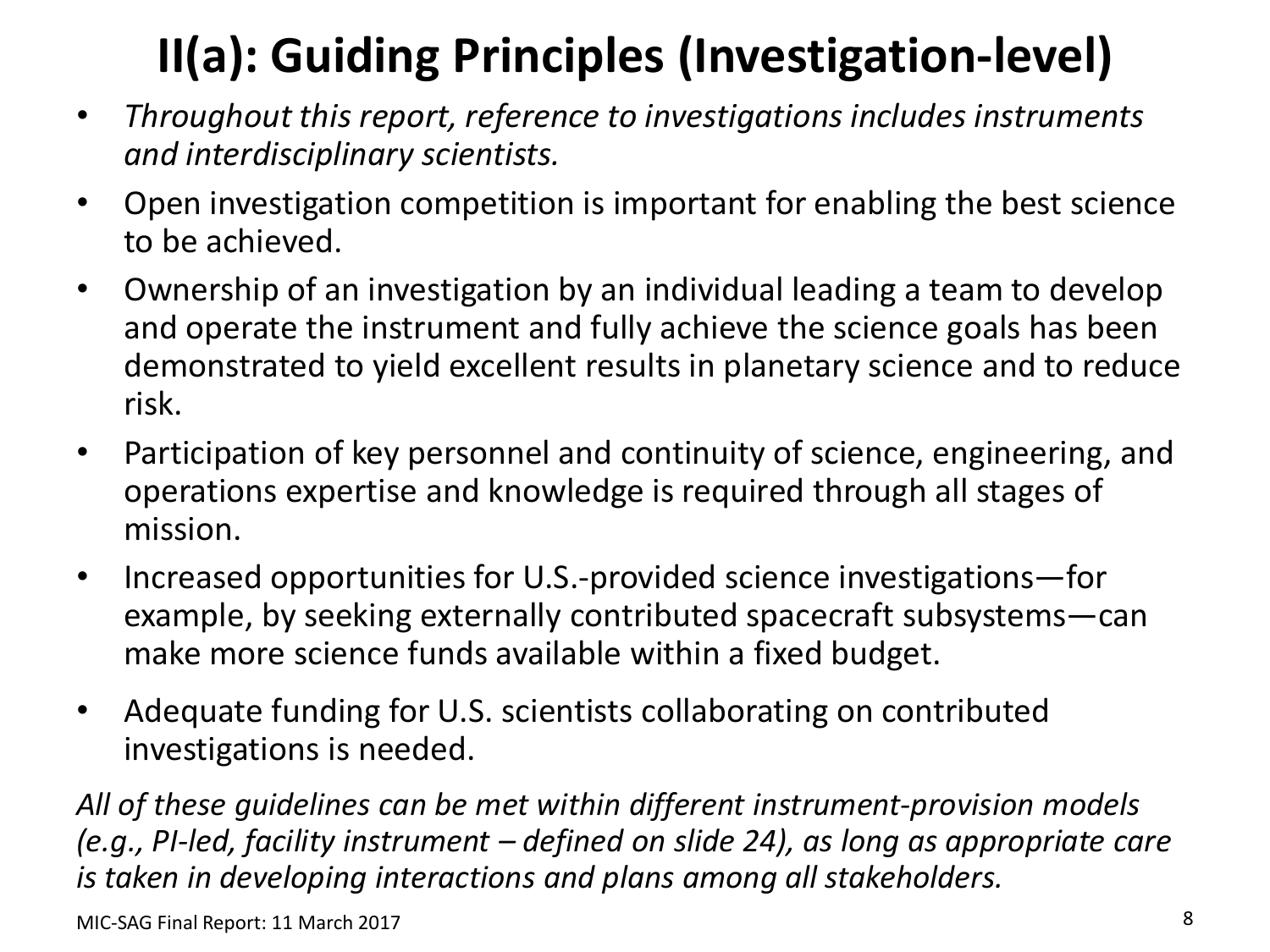# **II(b): Benefits and Risks of International Participation: Background**

- Planetary Science is by nature international. U.S. scientists collaborate with scientists around the world because of shared interests and complementary expertise.
- There are many strong examples of successful international cooperation at the Project level (such as Cassini/Huygens, Rosetta, MSL).
- All recent NASA and ESA missions have included participation by foreign nationals at least at the level of members of science teams.
- There is a long history of successful joint international development and operation of spaceflight instrumentation.
- International partnerships and collaborations are best done as part of a long-term relationship that, in the long run, provides for an equitable partnership.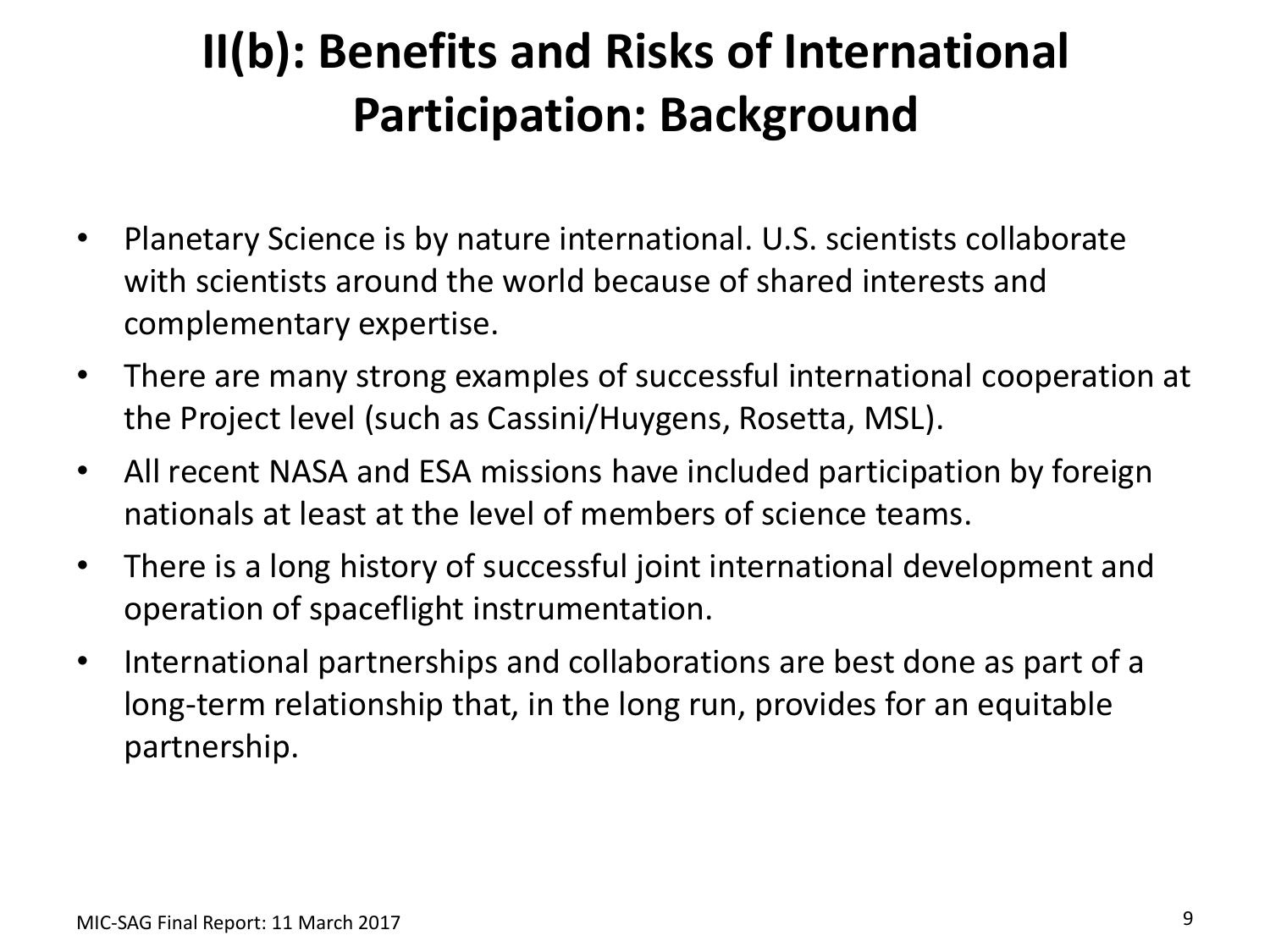## **II(b): Benefits of International Participation**

- Interactions between scientists from different countries with different backgrounds, experience, and points of view and skill sets, are of high value and often lead to improved results.
- Sharing of cost among two or more countries may lead to lower costs for each country while achieving the same science. This may enable missions that are not otherwise affordable by an individual country.
- Expanding the pool of potential participants, especially instrument providers, may lead to strong investigations in the future.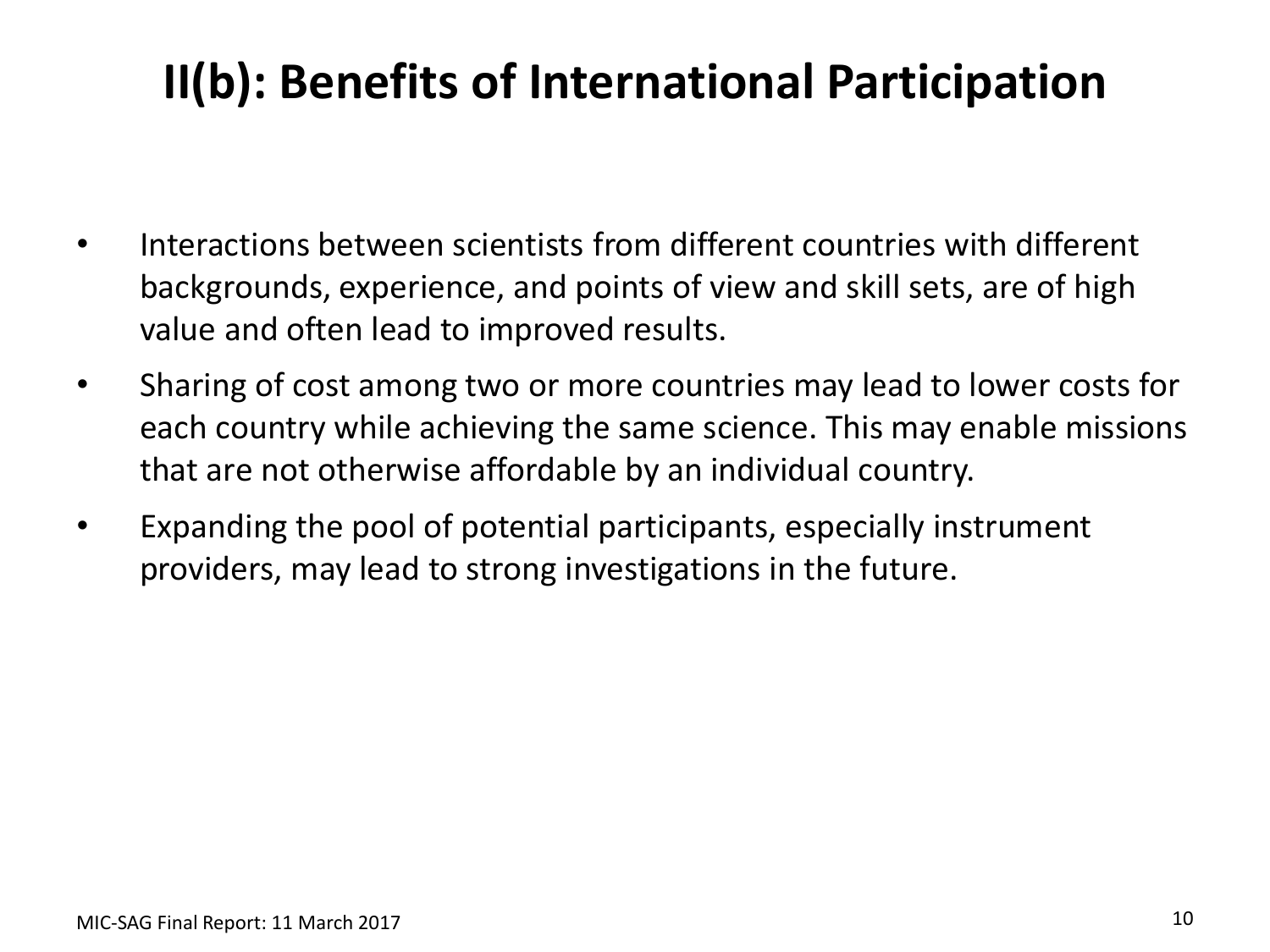# **II(b): Risks of International Participation**

- Overly high reliance on foreign-provided instruments may risk the health of the U.S. planetary instrumentation and science analysis communities.
	- Support for U.S. instrument builders enables maintenance and enhancement of U.S. technological capabilities.
	- Mission support is a crucial component of support for the U.S. planetary science community, and provides a level of stability/continuity beyond that provided by R&A programs.
- Lines of authority within a project may weaken as they cross national boundaries. This poses a challenge to project/investigation management. The danger is that mission/investigation performance will not achieve science objectives.
- Communication issues often arise with multiple stakeholders. Resolution of such issues can be more difficult across national boundaries, different cultures, institutes, contractors, and agencies.
- Involvement of two or more funding agencies adds complexities and raises the risk that funding problems will adversely affect the mission through delays or descoping of capabilities. The risk to schedule is especially important.
- There is a chance that a partner may withdraw from the project, mid-project.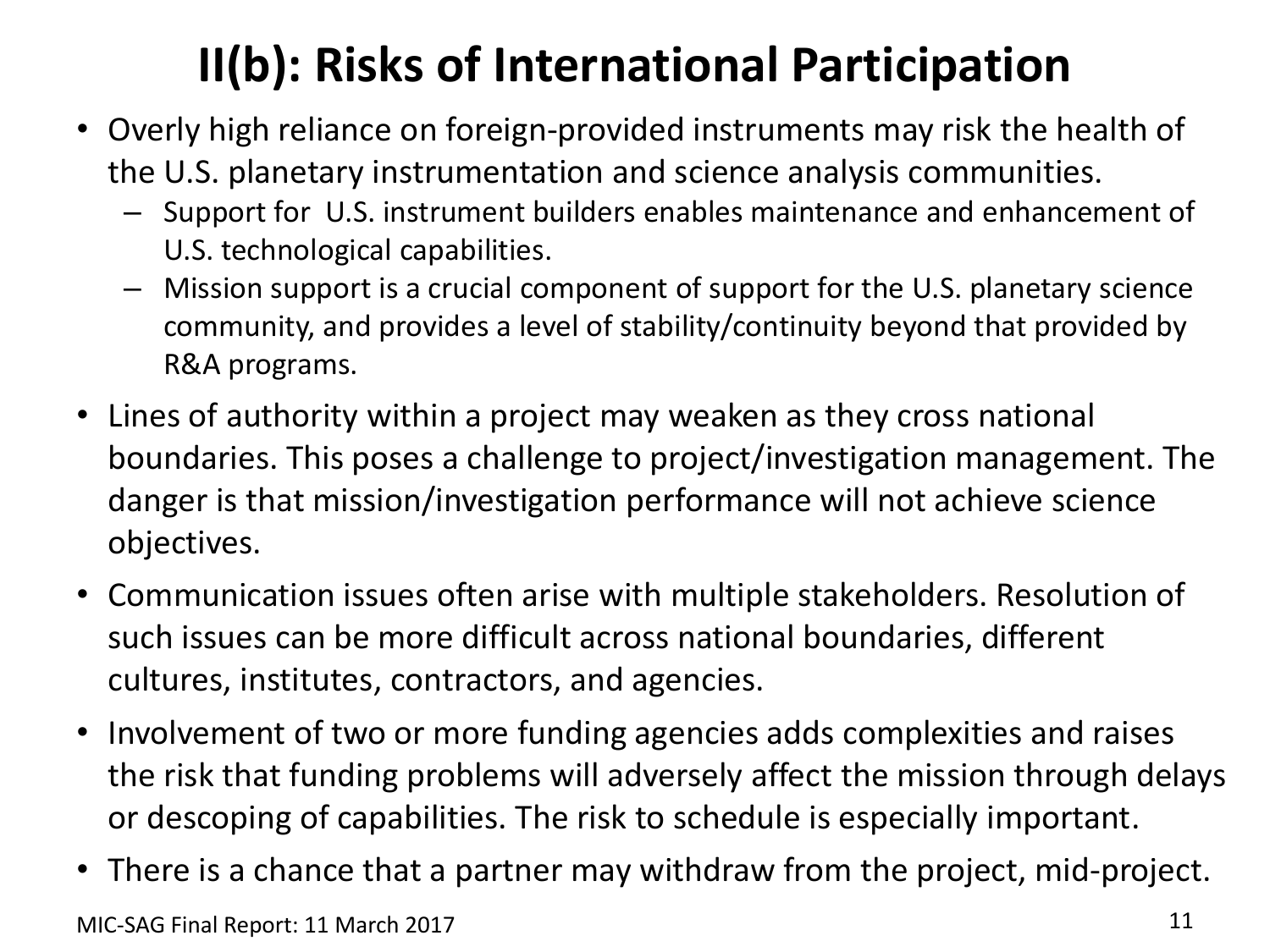## **II(c): Science-Teaming Summary**

- International collaboration can be done successfully with PI-led or Facility investigations, and with U.S.-led or foreign-led investigations.
	- *Participation of key personnel and continuity of science, engineering, and operations expertise and knowledge is required through all stages of mission.*
- Procuring foreign-led investigations can allow greater science return within the available budget, but, by virtue of displacing U.S.-provided instruments, may be detrimental to U.S. science capabilities.
- Competition, open to both U.S. and foreign investigations, is strongly preferred over directed selection.
	- *International participation and collaboration should be a formal part of the evaluation and selection criteria.*
- International science-team participation should be incorporated into investigations, whether foreign- or U.S.-provided, early enough to allow significant interaction through concept and design stages.
	- *NASA needs to provide adequate funding to U.S. investigators to support an appropriate level of interaction.*
- Especially with international partnering, clear and well-defined lines of authority and responsibility are required, both within the project as a whole and within individual investigations.

MIC-SAG Final Report: 11 March 2017 12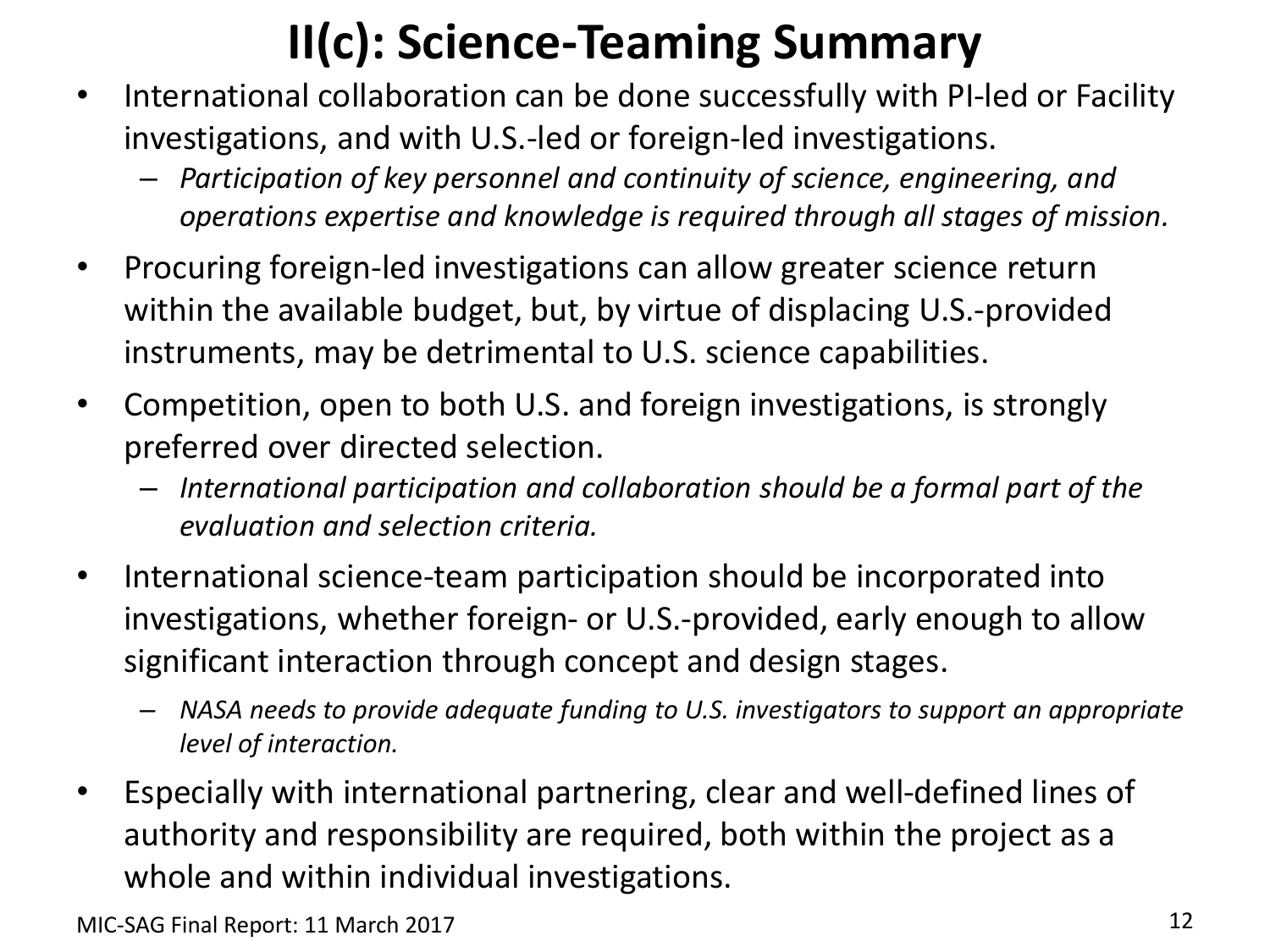# **II(d): Recommendations for a Future Mars Mission**

- An appropriately constituted Mission Definition Team should prioritize objectives, including science, within a well-defined resource box.
	- *This Mission Definition Team starts with Decadal Survey and NASA priorities including refinement of those objectives from MEPAG SAGs (e.g., NEX-SAG), as appropriate.*
	- *If significant foreign participation is anticipated, the Mission Definition Team composition and scope should reflect that.*
- The payload should be openly competed, with full consideration of U.S. & foreign provided proposals.
- If resources or other factors do not permit open competition of all investigations, NASA should:
	- *Form an Instrument Definition Team(s) to assess with rigor comparable to a selection review whether the contributed and/or directed investigation(s) will meet the mission objectives.*
	- *Recognize that increased international contribution may greatly impact future U.S. capabilities and so actively seek to increase U.S. instrument and team member opportunities:*
		- Consider foreign contributions to spacecraft subsystems (e.g., telecom) instead.
		- Fund U.S. investigators on foreign (or commercial) contributed teams to augment capabilities, including working U.S. interfaces (e.g., PDS archive).
		- There should be comparable opportunities for foreign Co-I's on U.S. provided investigations.
	- *This could be done under either the PI-led or Facility investigations, but continuity of expertise and knowledge is needed through investigation design, build, & operations.*
	- *International collaboration integrated within investigation teams is strongly recommended.*
- NASA should plan funded opportunities for Guest Investigators or Participating Scientists to broaden participation in the mission and thereby enhance overall scientific return.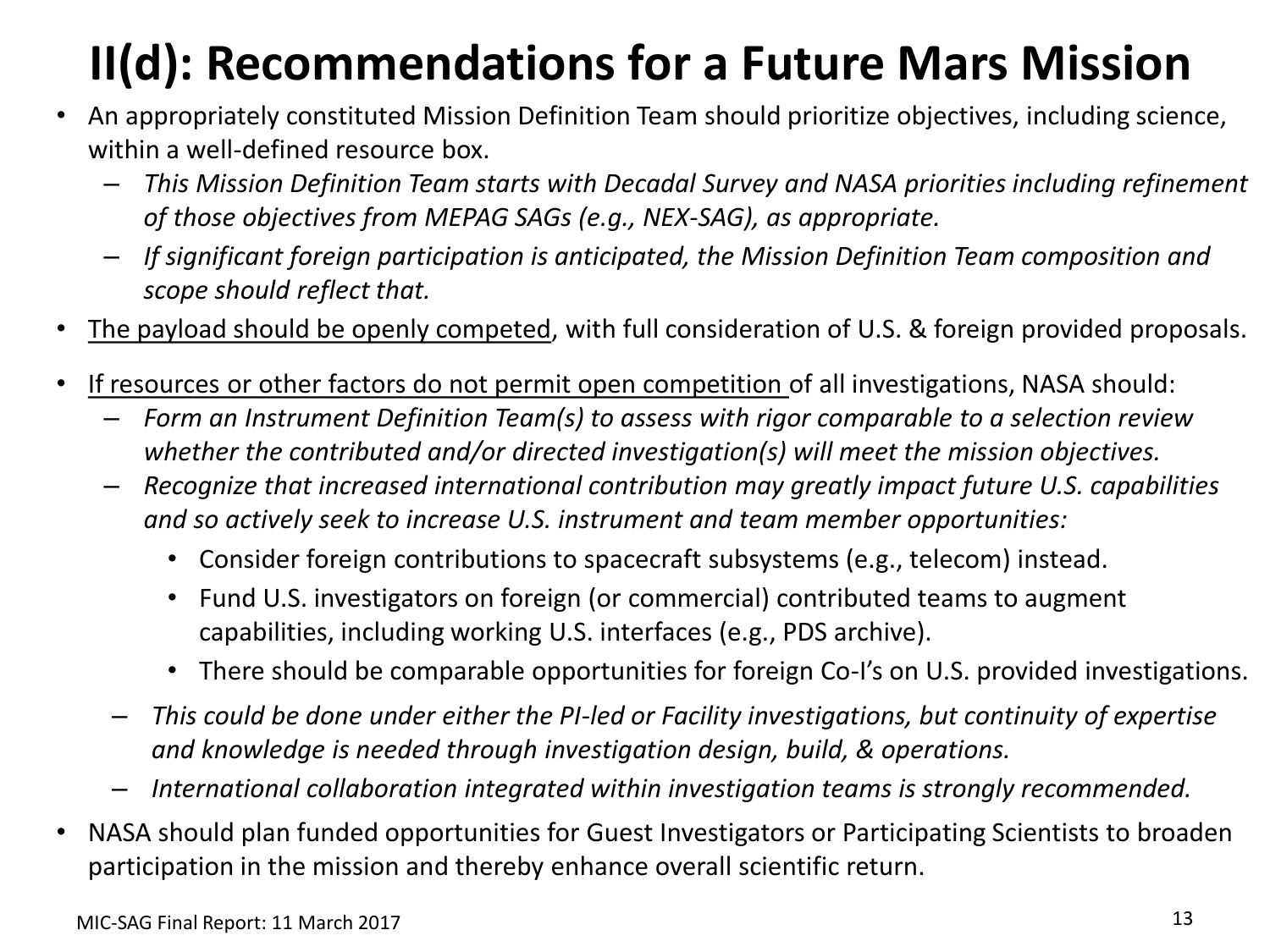### Key Take-Away Points

- $\triangleright$  International collaboration on missions has high science value, by bringing in new and innovative ideas and engaging a larger community, and forging international ties.
- $\triangleright$  However, decreasing opportunities for U.S. instrument builders may lead to a loss of key U.S. capabilities.
- $\triangleright$  Open competition (or equivalent review) for providing investigations is the best approach for obtaining the highest-quality science results.
- $\triangleright$  If foreign investigations are included on a U.S. mission, U.S. science participation can be enhanced by including scientists on foreign teams; U.S. science participants need to be included from very early in development, in order to have substantive input into science objectives, design, etc.
- $\triangleright$  Foreign science participation should be encouraged in US-led investigations as well.
- $\triangleright$  U.S. and foreign scientists should have well-defined roles and responsibilities in their respective investigations, and should receive funding commensurate with those roles.
- $\triangleright$  Well-defined lines of authority and responsibility are needed within a Project for overseeing and integrating foreign-provided instruments into a U.S. mission.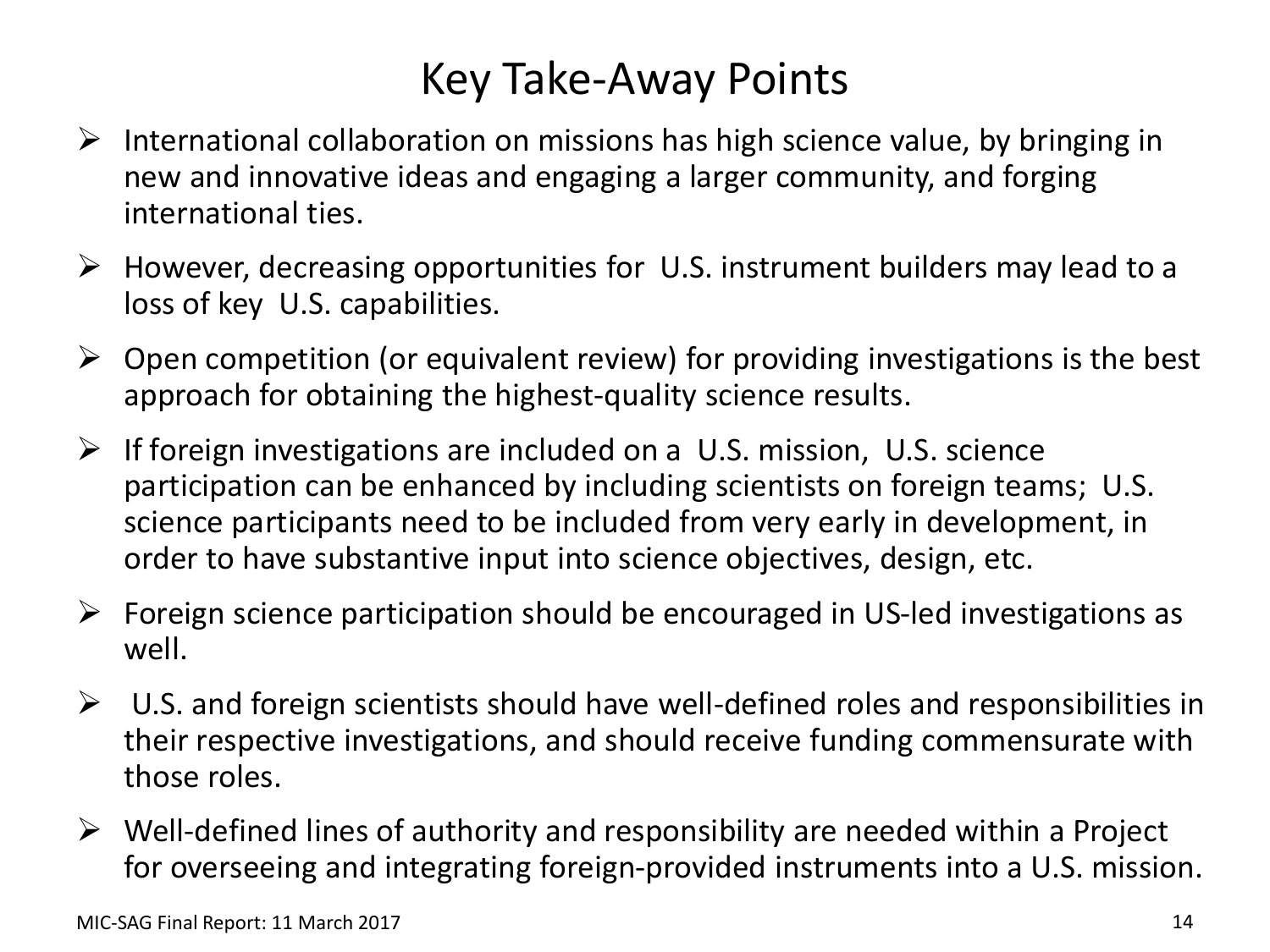# *III. Details of Implementation Discussion*

- a) Project Implementation
- b) Investigation Implementation
- c) Science Team Implementation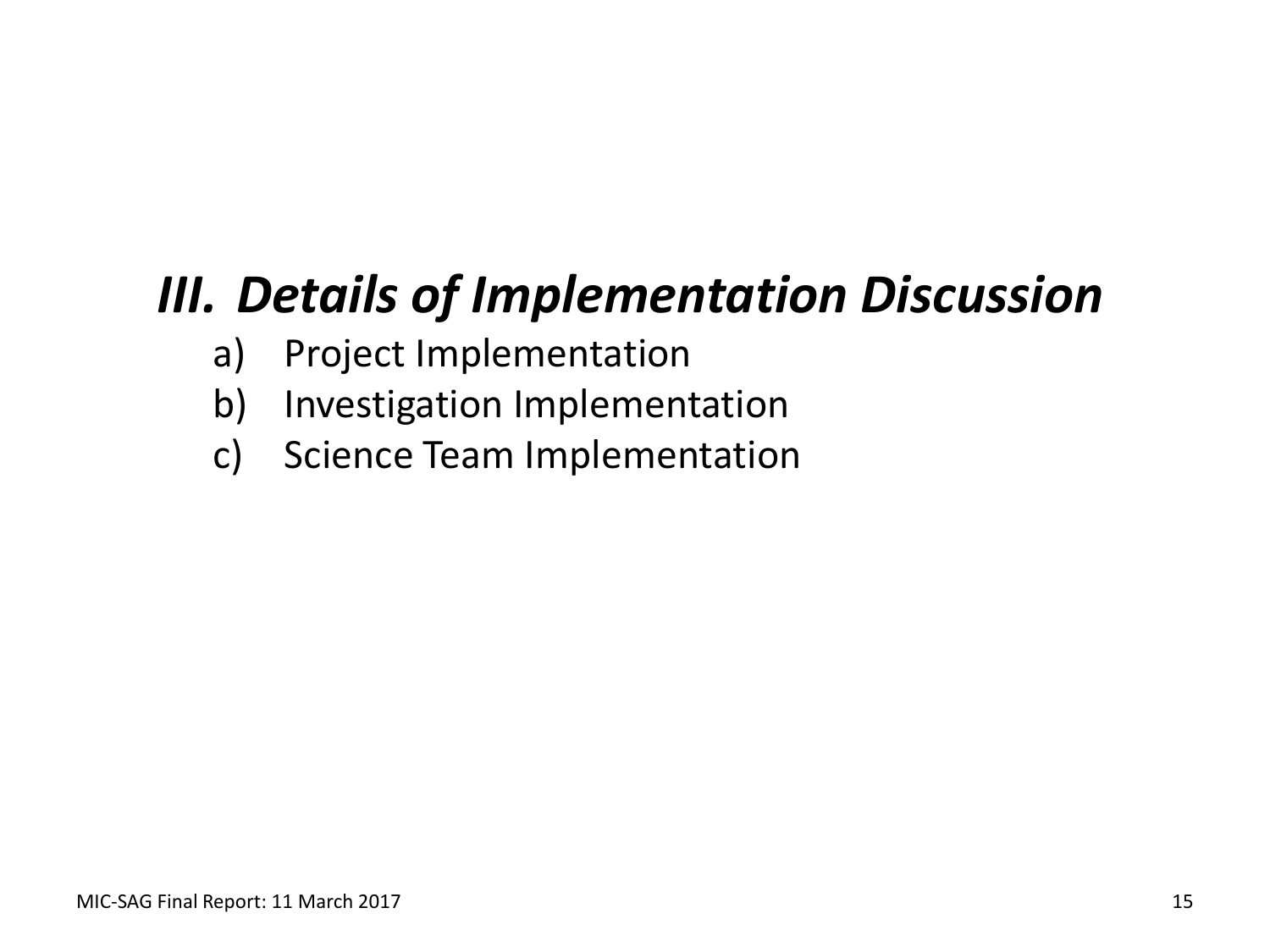# **III(a): Project Implementation (1 of 3)**

### **Mission Definition**

- Science and additional objectives for an international mission need to be developed and agreed to in advance by the Mission Definition Team (e.g., a SDT or ORDT).
	- The Mission Definition Team should have relevant community representation and international participation.
	- Objectives should be identified for the mission as a whole, and investigations should be chosen based on those objectives and not only on provision of a free instrument.
- Agreement is needed up front by all stakeholders on the requirements of the mission.
- Agency/International agreements should be specific enough that the Project can ensure that all elements will meet Level-1 requirements.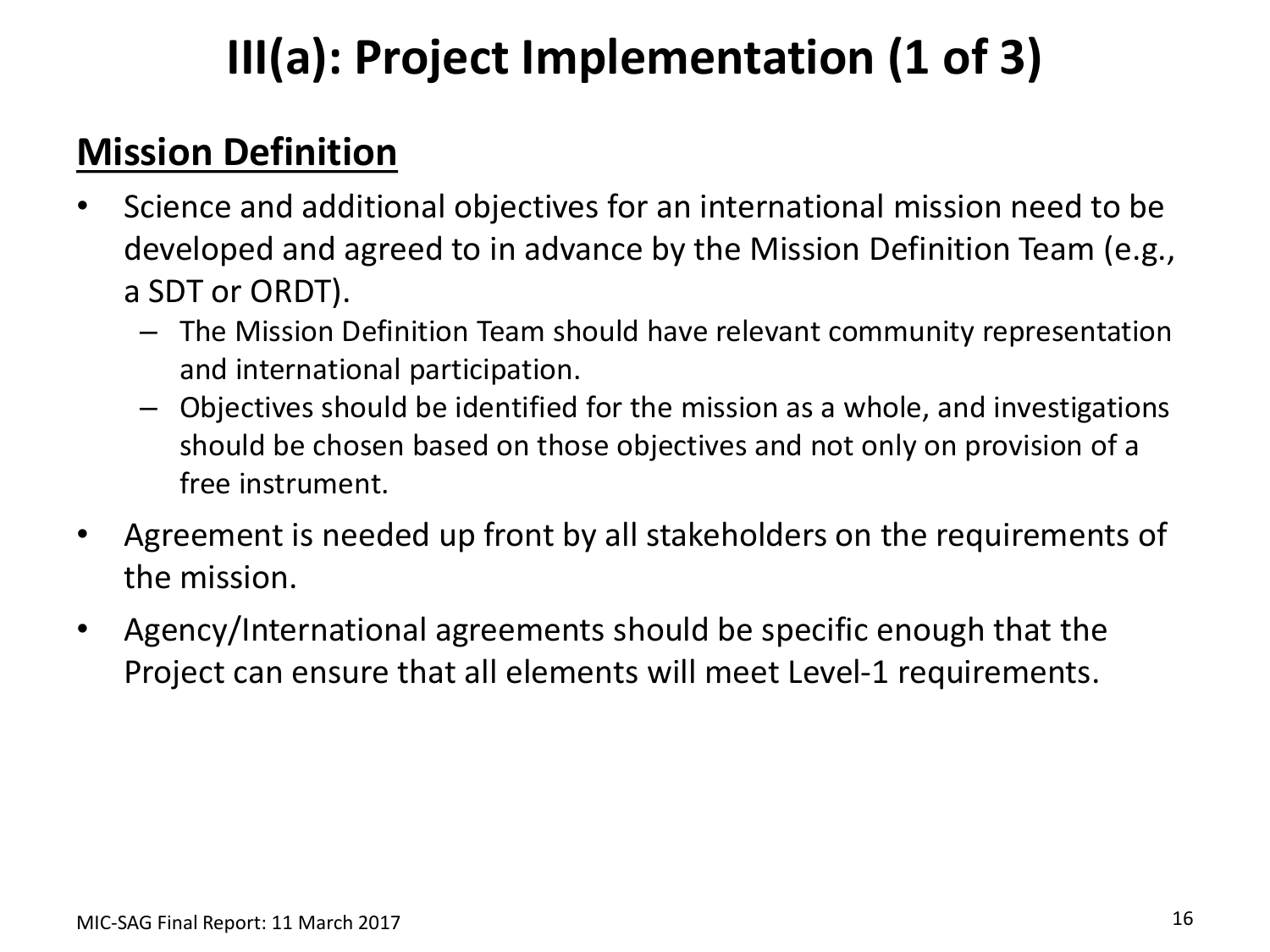## **III(a): Project Implementation (2 of 3)**

#### **Project Management**

- There need to be clear lines of authority and responsibility within the project, especially across institutional and international boundaries, and through all phases of the project.
- There needs to be open communications within the project and between the project and the stakeholders.
- There needs to be an agreement from each funding agency to provide the resources required to ensure that their contributed instrument is delivered on time and will meet requirements, to provide additional resources as necessary, and to support instrument anomaly resolution, data analysis, and data archiving.
- All instruments require appropriate project-level oversight and authority during development, and science oversight during all stages of development, to ensure that the instrument will be able to meet the science objectives and requirements.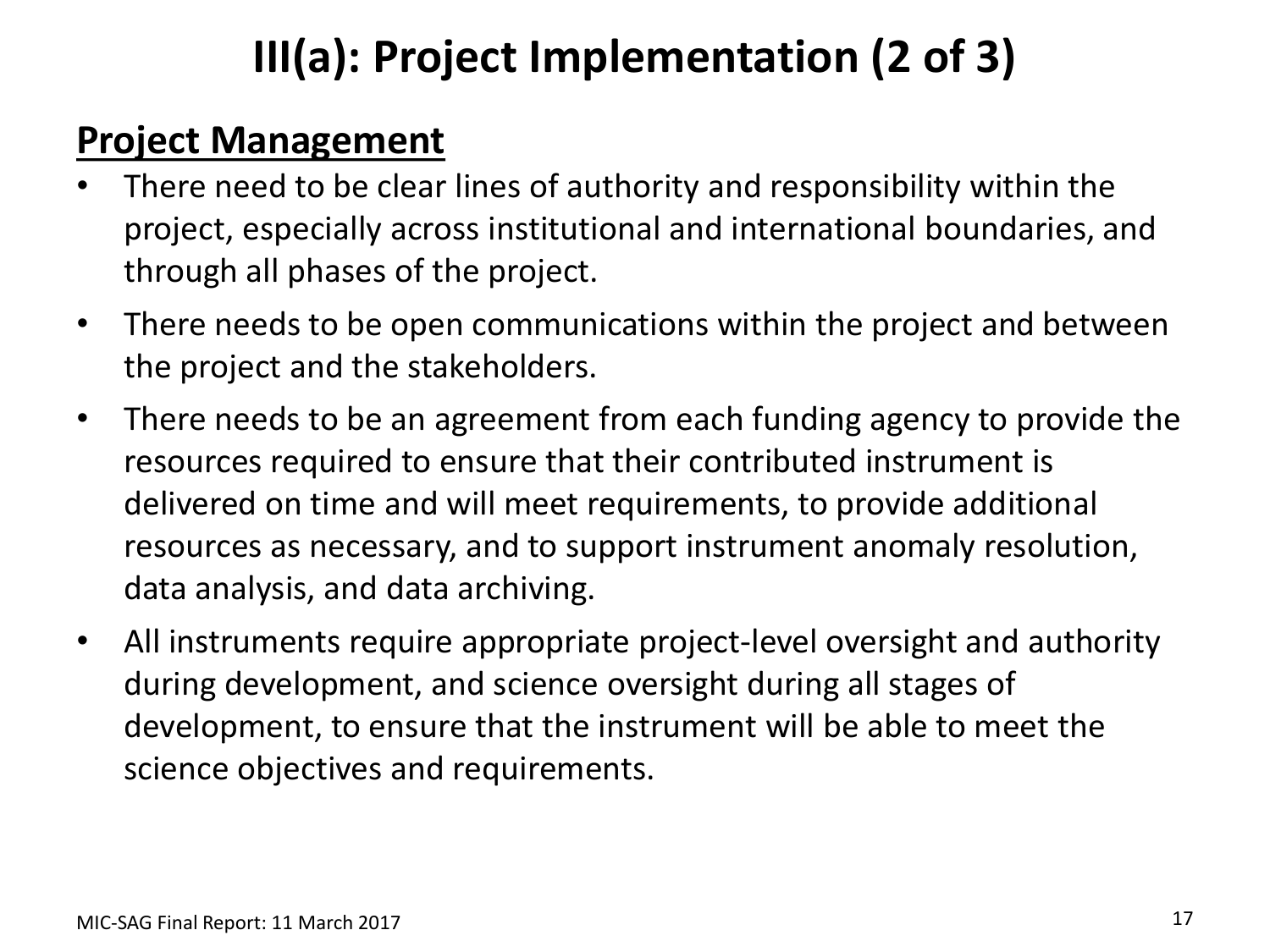## **III(a): Project Implementation (3 of 3)**

### **ITAR/EAR issues**

- ITAR/EAR types of regulations and concerns need to be addressed in a comprehensive way from the very beginning, rather than being added in to the project later in the process.
- The regulations and processes for compliance need to be revisited throughout lifetime of mission, as new issues may come up as the project develops or as legal requirements evolve.
- The instrument teams need to be able to have substantive discussions with the project and spacecraft provider about accommodation or resource requirements. All instrument teams need to be able to have substantive discussions with all partners, as appropriate.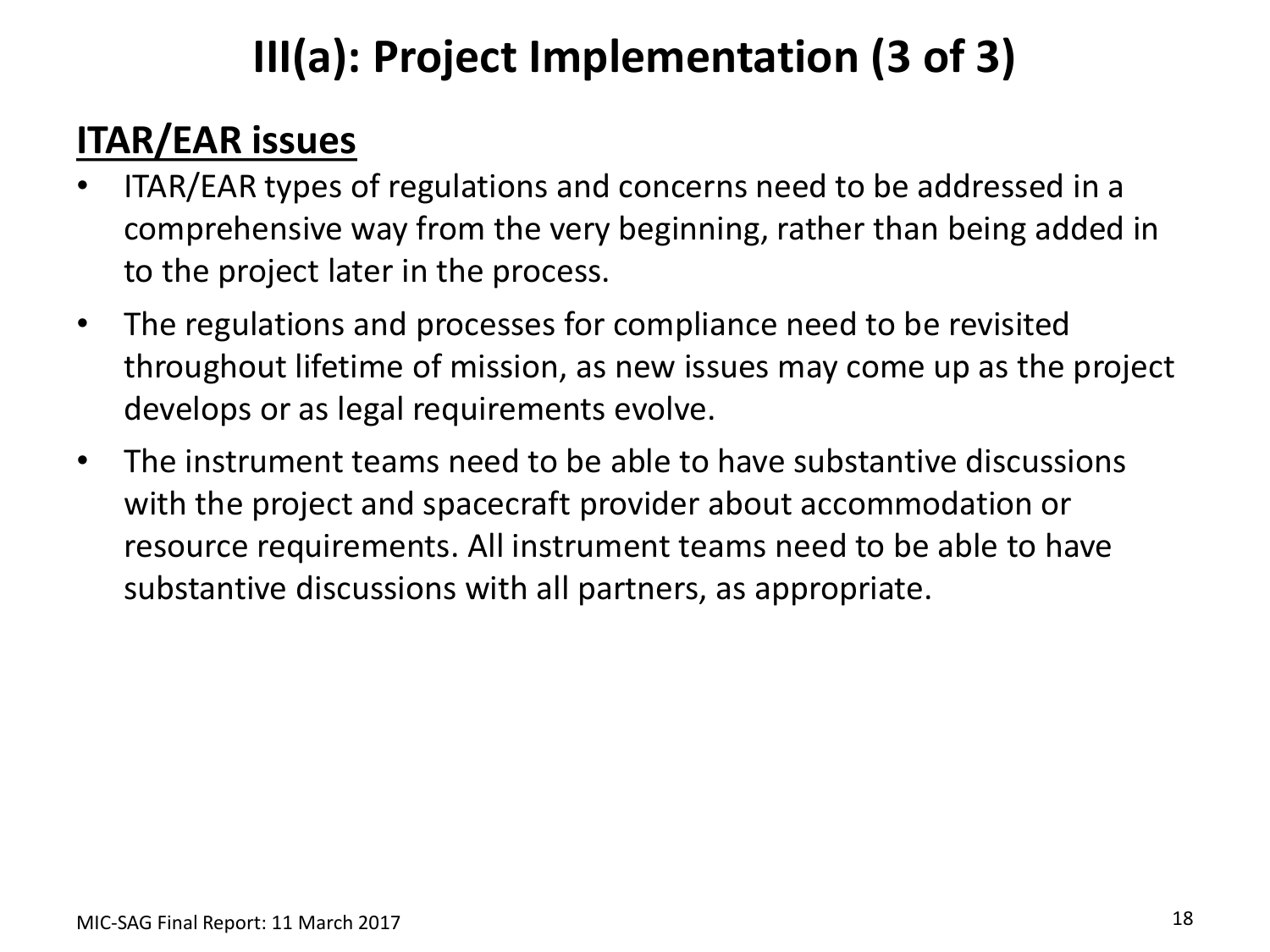## **III(b): Investigation Implementation**

*There are different approaches to investigation implementation. The next few slides will define and elaborate on the strengths/weaknesses of these scenarios:*

#### • **Types of International Investigation Collaborations**

- U.S.-provided investigation (i.e., U.S. hardware and/or science; foreign scientist participation only)
- U.S.-led investigation (w/ some foreign hardware contribution and scientist participation)
- Foreign-led investigation (w/ some U.S. hardware contribution and scientist participation)
- Foreign-provided investigation (U.S. science participation only)

#### • **Types of Investigation Management**

- PI-led
- Facility
- Observatory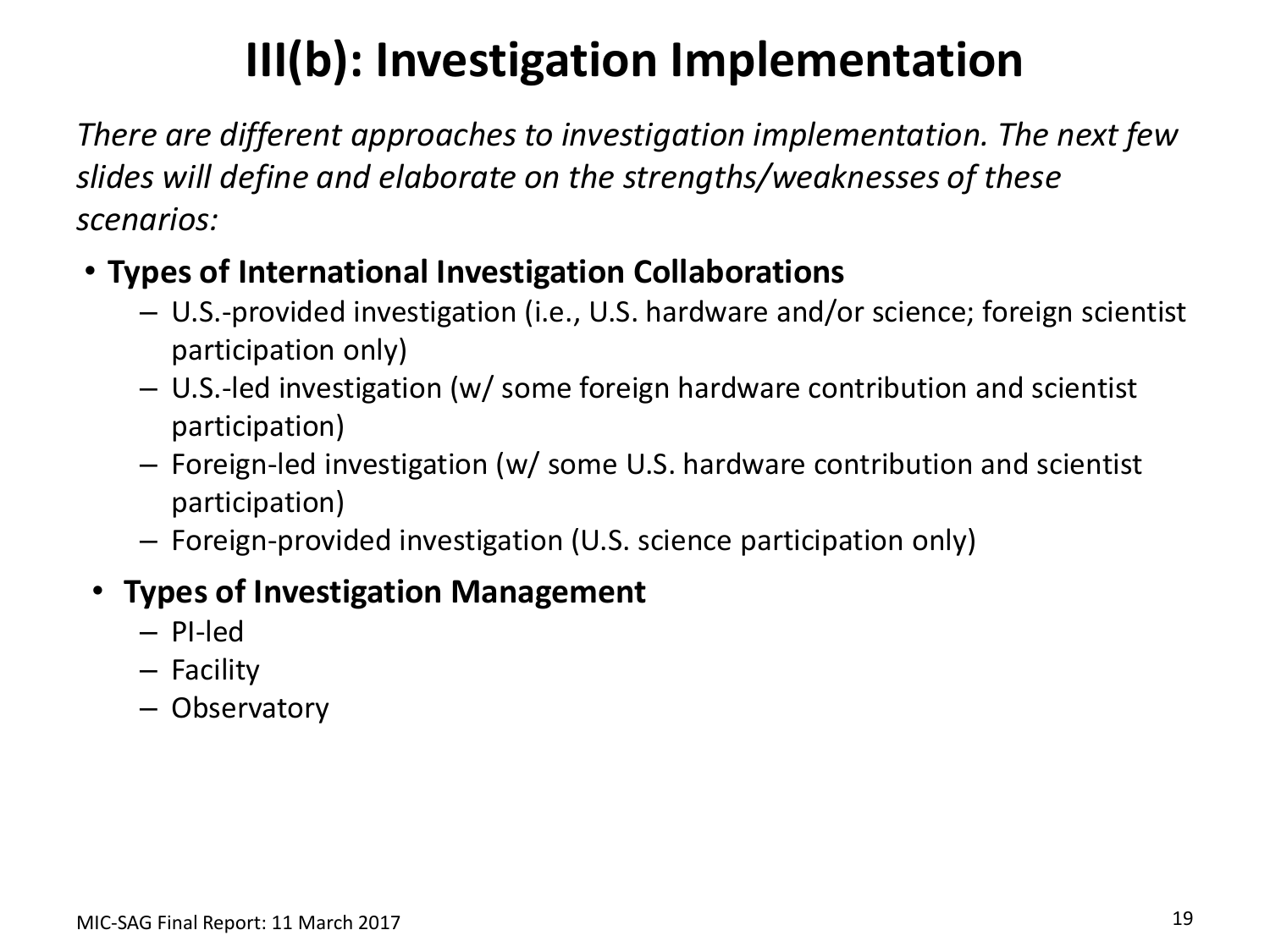# **III(b): Types of International Collaborations (1 of 4)**

### **U.S.-provided investigation (i.e., U.S. hardware and/or science; foreign scientist participation only)**

- Strengths:
	- Maximum end-to-end control to ensure scientific success on schedule & within budget
	- Strong U.S. science & engineering engagement
	- Opportunity for some international scientist involvement
	- Quickest response to challenges/anomalies
	- Maximum control of risk mitigation/resolution
	- Depending on the nature of the collaboration, ITAR/EAR requirements may not be involved
	- Full control of data pipeline & archiving
- Weaknesses:
	- Most expensive to the U.S.
	- Limited access to non-U.S. hardware expertise
- *Examples of Successful Implementation*
	- *MRO: HiRISE*
	- *MAVEN: IUVS*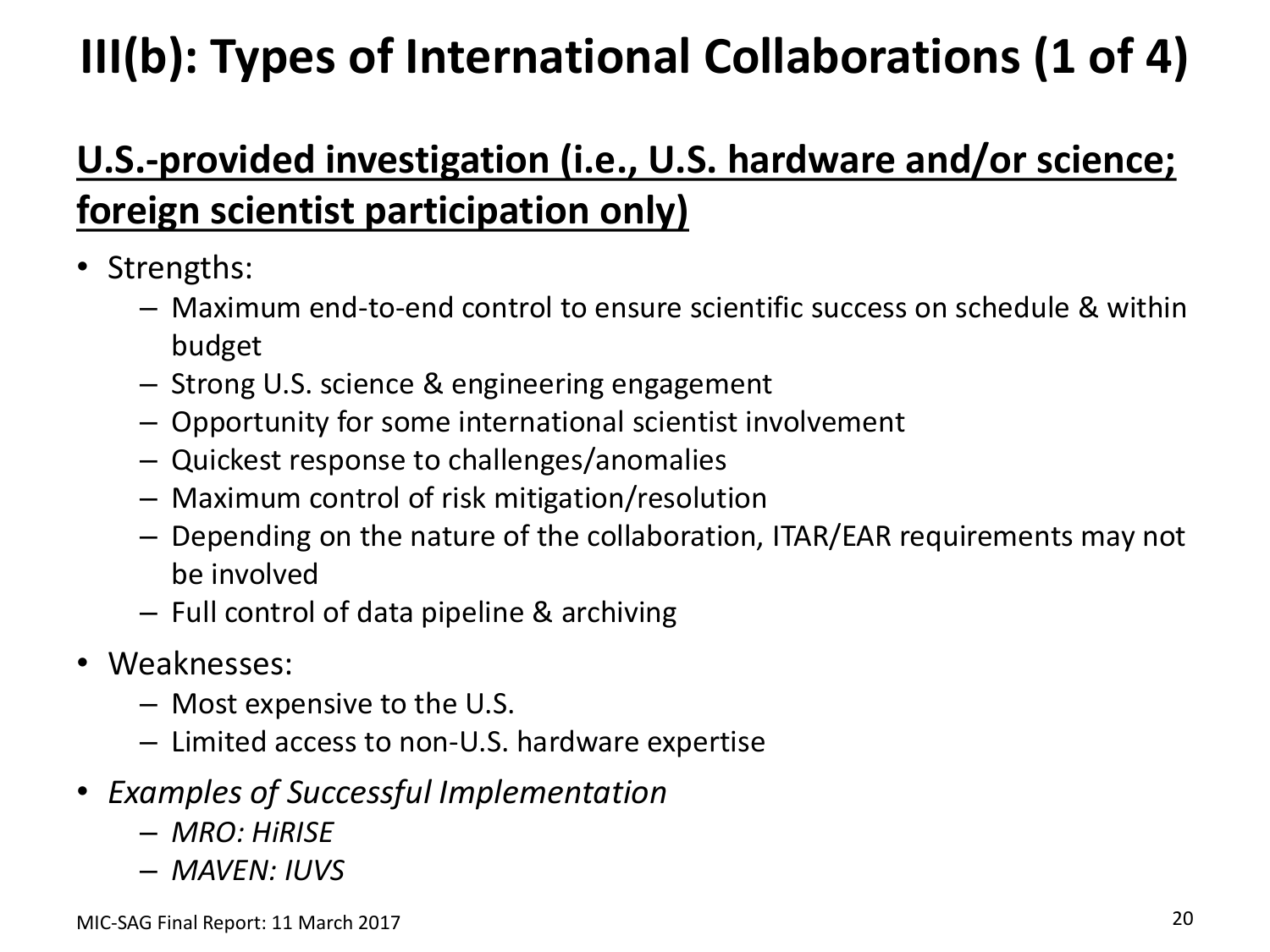# **III(b): Types of International Collaborations (2 of 4)**

### **U.S.-led investigation w/ some foreign hardware contribution and scientist participation**

- Strengths:
	- Reduced U.S. cost
	- More end-to-end control to ensure scientific success on schedule & within budget
	- Strong U.S. science & engineering community engagement
	- Opportunity for some international involvement
	- Quick response to challenges/anomalies
	- More mechanisms for risk mitigation/resolution
	- Majority of control over data pipeline & archiving
- Weaknesses:
	- More expensive than fully foreign-contributed
	- Substantial ITAR/EAR requirements and potential issues
- *Examples of Successful Implementation*
	- *MSL: ChemCam, SAM, RAD*
	- *MAVEN: SWEA*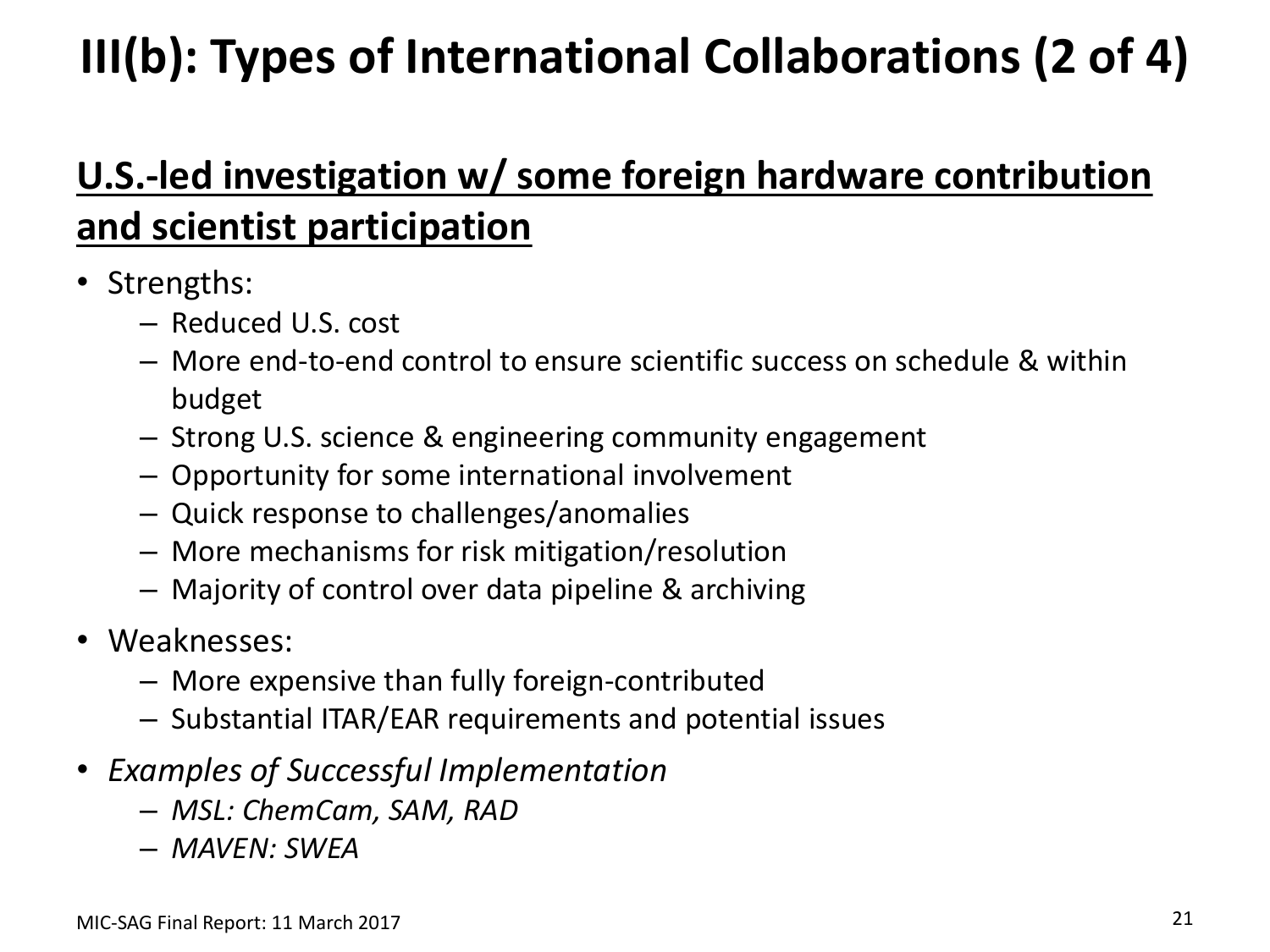# **III(b): Types of International Collaborations (3 of 4)**

### **Foreign-led investigation w/ some U.S. hardware contribution and scientist participation**

- Strengths:
	- Reduced U.S. cost
	- Some U.S. science & engineering community engagement
- Weaknesses:
	- Decreased NASA end-to-end control to ensure scientific success
	- Limited NASA visibility to challenges/anomalies
	- Fewer mechanisms for risk mitigation/resolution
	- Potentially significant ITAR/EAR requirements and issues (e.g., instrument/component interface)
	- Potential data archiving and distribution issues
- *Examples of Successful Implementation*
	- *Mars Express: SPICAM, MARSIS*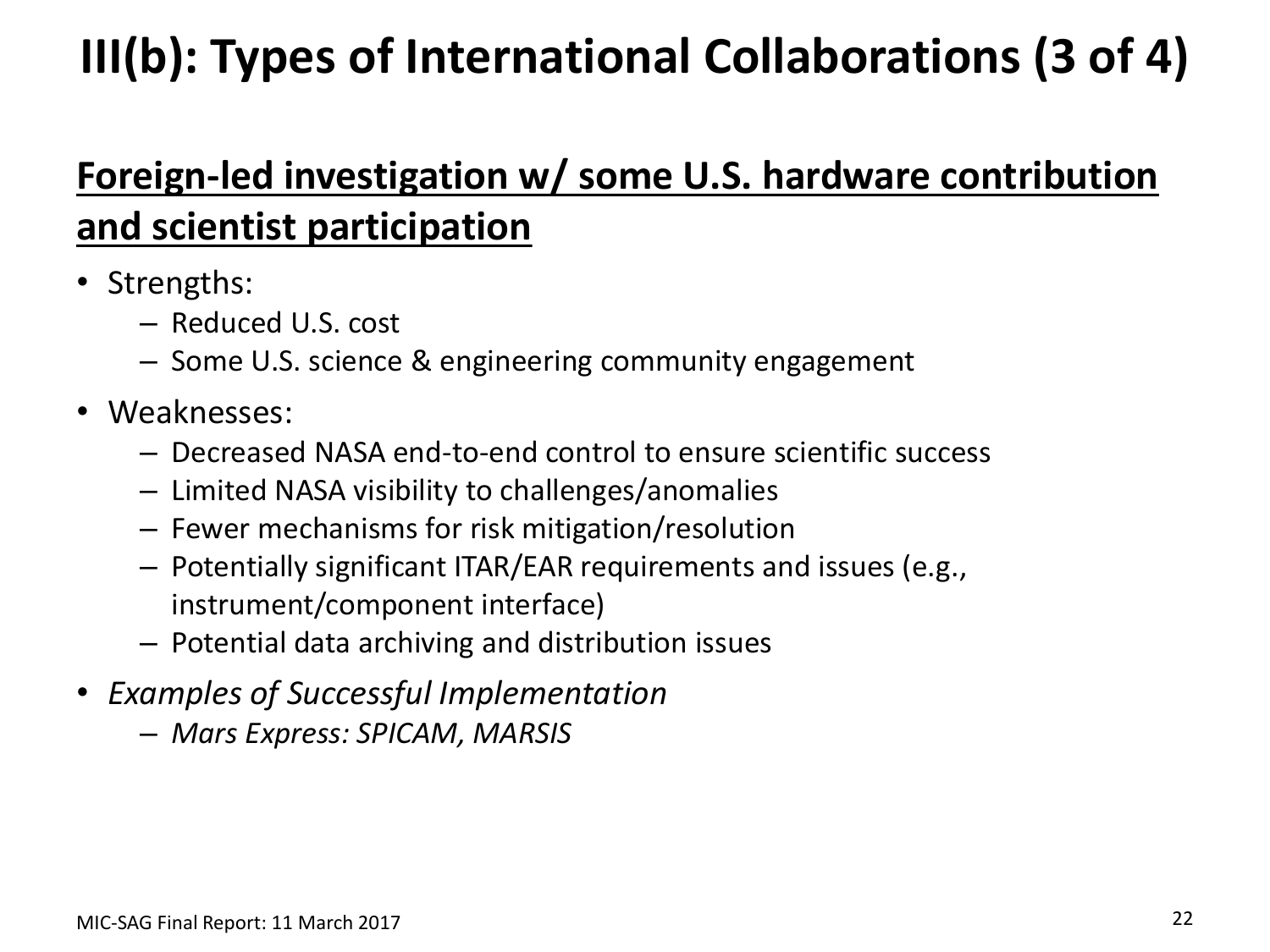# **III(b): Types of International Collaborations (4 of 4)**

### **Foreign-provided investigation onto a U.S. spacecraft (U.S. scientist participation only)**

- Strengths:
	- Minimal U.S. cost (IF no major schedule delays)
	- Opportunity for some U.S. science involvement
	- Development of expertise and contribution to foreign national goals
- Weaknesses:
	- Limited U.S. science involvement, and no engineering involvement
	- Minimum NASA end-to-end control to ensure mission scientific success
	- Limited NASA visibility to challenges/anomalies
	- Few NASA mechanisms for risk mitigation and resolution
	- Significant ITAR/EAR requirements and potential issues (i.e., spacecraft interface)
	- Potential data archiving and distribution issues
- *Examples of Successful Implementation*
	- *MRO: SHARAD*
	- *MSL: APXS*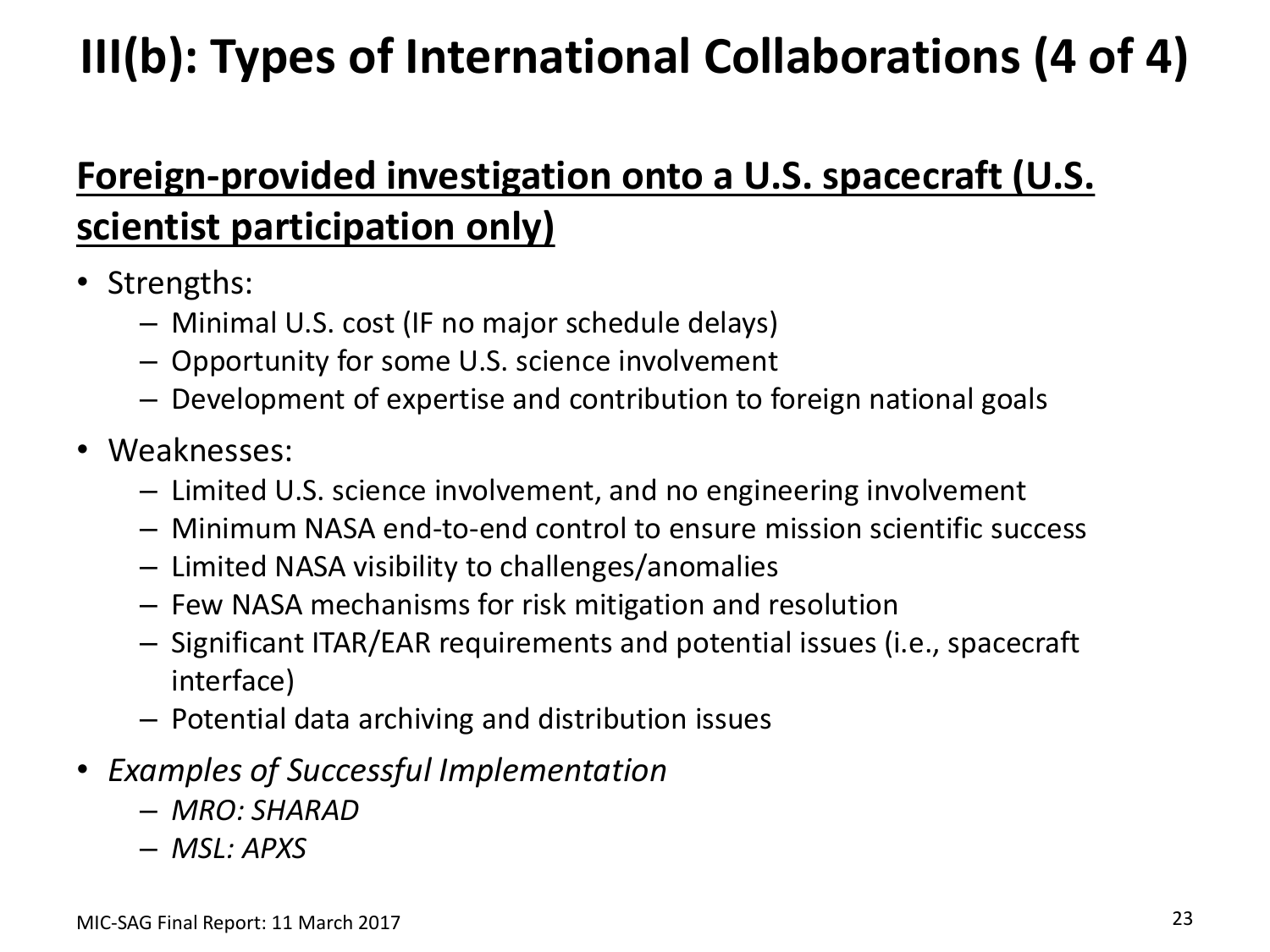# **III(c): Types of Investigation Management (1 of 4)**

- **PI-led Investigation** *(Example - MSL: ChemCam)*
	- There is a single individual (PI) responsible for end-to-end development & complete success of full scientific investigation.
	- Typically competed & selected based on scientific & technical merit.
	- PI has responsibility over the investigation team; investigation team is selected as part of the investigation proposal.
- **Facility Investigation** *(Example - ODY: GRS)*
	- Project Manager is responsible for successful development, delivery & initial performance of the instrument. The PM and development team are not necessarily involved with operations.
	- Instrument is built under institutional responsibility (i.e., not built solely under the direction of a PI or science team).
	- Science team members, including the science Team Leader, are selected competitively and collectively comprise the Facility Science Team.
	- The science team operates the instrument, processes and archives the data, and does science analysis.
- **Observatory-Mode Investigation (can be within either PI-led or Facility)** *(Example - HST instruments)*
	- Instrument development & build could be implemented under either Facility or PI-led paradigm.
	- Most science investigations transition to those proposed by scientists external to instrument development, and are selected as individual investigations or observing proposals.
	- The science investigations are not necessarily connected to each other and are not linked within a higher-level set of mission objectives.
	- Data pipeline & archiving done by operations team that is distinct from science observers.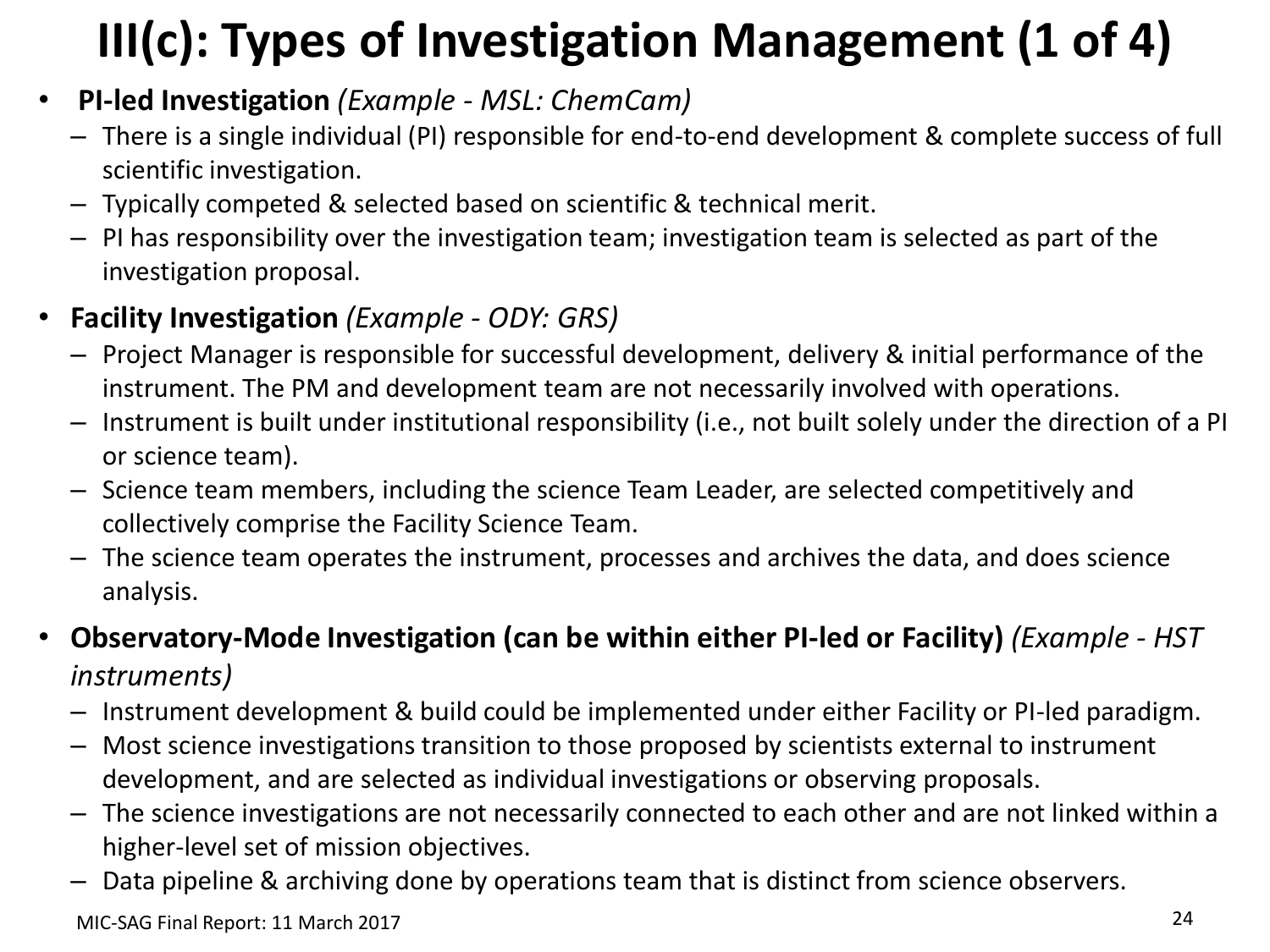# **III(c): PI-led Investigation (2 of 4)**

- Strengths:
	- PI has clear end-to-end responsibility.
	- Because Mars science is often discovery driven, investigations are likely to be complex and specifically adapted for a specific objective(s) – this makes them more amenable to PI-led investigations.
	- Personal investment & pride of accomplishment facilitates achievement of science objectives.
	- Having a scientist as a PI enhances the ability to make science and engineering trades and to respond to development, build, and operation challenges to optimize science.
	- Typically competed, usually leads to proposal and selection of innovative investigations.
- Weaknesses:
	- Competitive AO requires time and expense.
	- Risk of limited opportunities for scientists outside of selected team.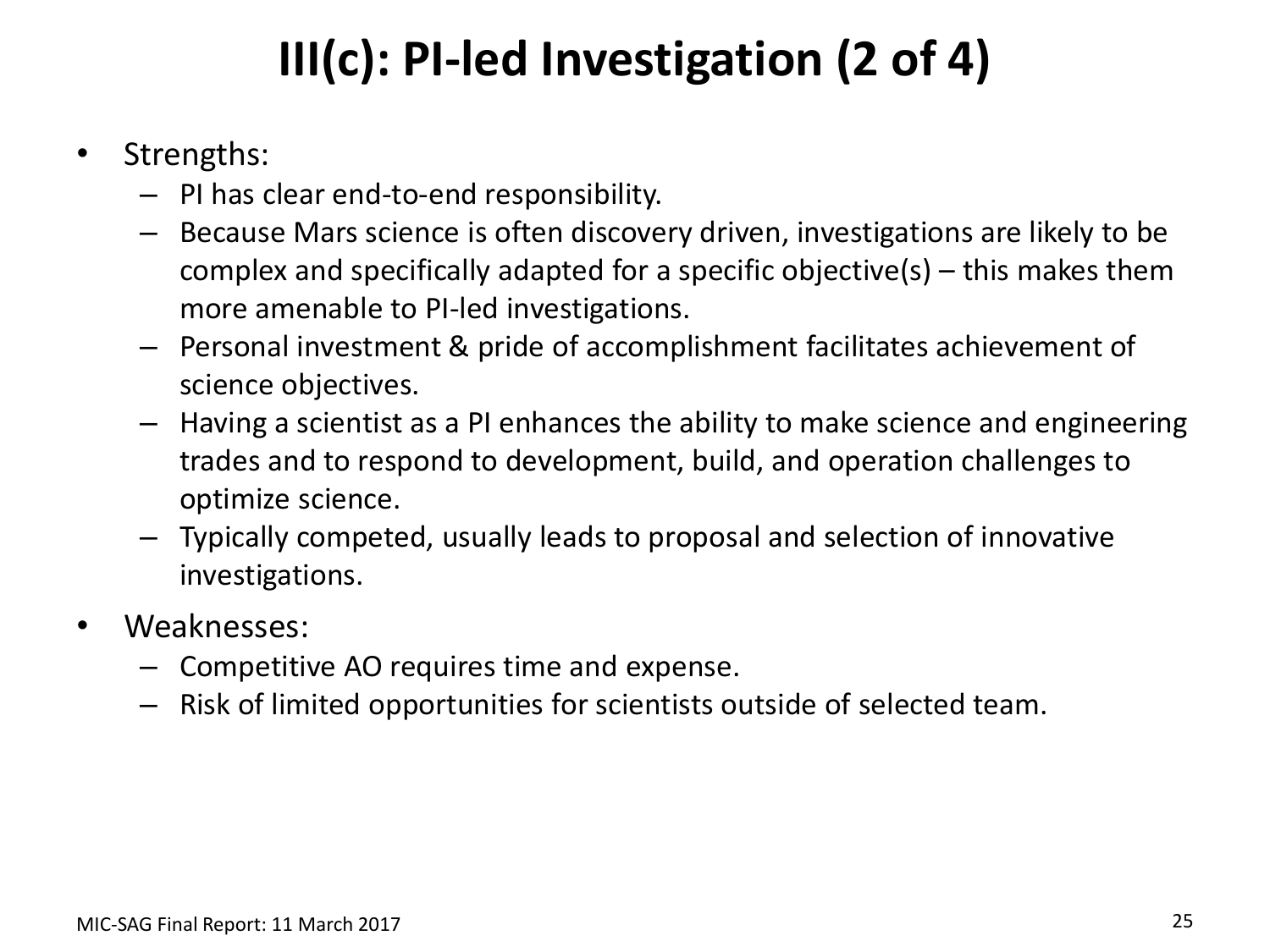# **III(c): Facility Investigation (3 of 4)**

- Strengths:
	- Broadens participation as NASA selects individual members of the science team (as opposed to teams defined within PI-led proposal).
	- Has possibility of quicker selection & project start for hardware build.
	- Can assign instrument build to institution with desired expertise.
- Weaknesses:
	- There is a decreased ability to make trades and respond to development, build, and operations challenges while optimizing science.
	- Not competed, so less opportunity to select best or innovative investigations.
	- Team cohesion can be an issue as NASA selects individual members to the science team.
	- Potentially less "ownership" of the science and instrument within the team.
	- Less integration of engineering & science throughout the mission.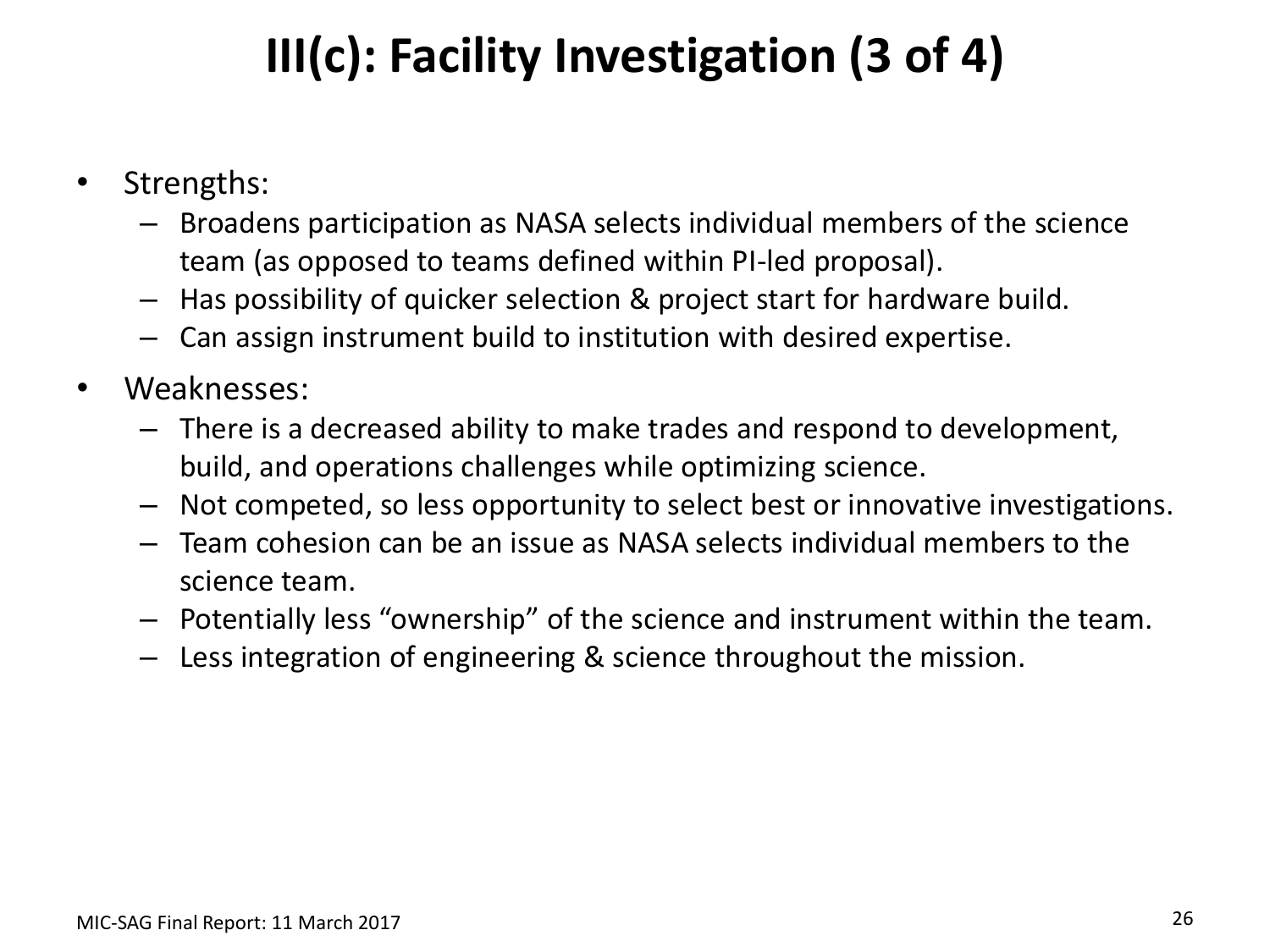# **III(c): Observatory Mode of Operation (4 of 4)**

- *Either a PI-led or Facility instrument can be partly used within this mode.* 
	- *For example: Mars landing site characterization uses MRO HiRISE and ODY THEMIS as the functional equivalent of facility instruments*
- Strengths:
	- Broadest opportunity for involvement of the science community.
	- Wider range of scientific topics can be addressed.
- Weaknesses:
	- Larger (and therefore more expensive) team needed to support a large and diverse user community who can be unfamiliar with the instrument.
	- Collection of individual proposals may not address the overarching science objective.
	- Lack of an integrated science team hinders design and execution of comprehensive science plans.
	- Instrument may not be optimized for overarching science objectives.
	- Over time, corporate memory is lost on, e.g., calibration, less-used operations modes, and potential workarounds when issues arise or a new type of dataset is desired.
	- Inadequate funding for the support of guest observers during data collection and analysis can lead to underutilization.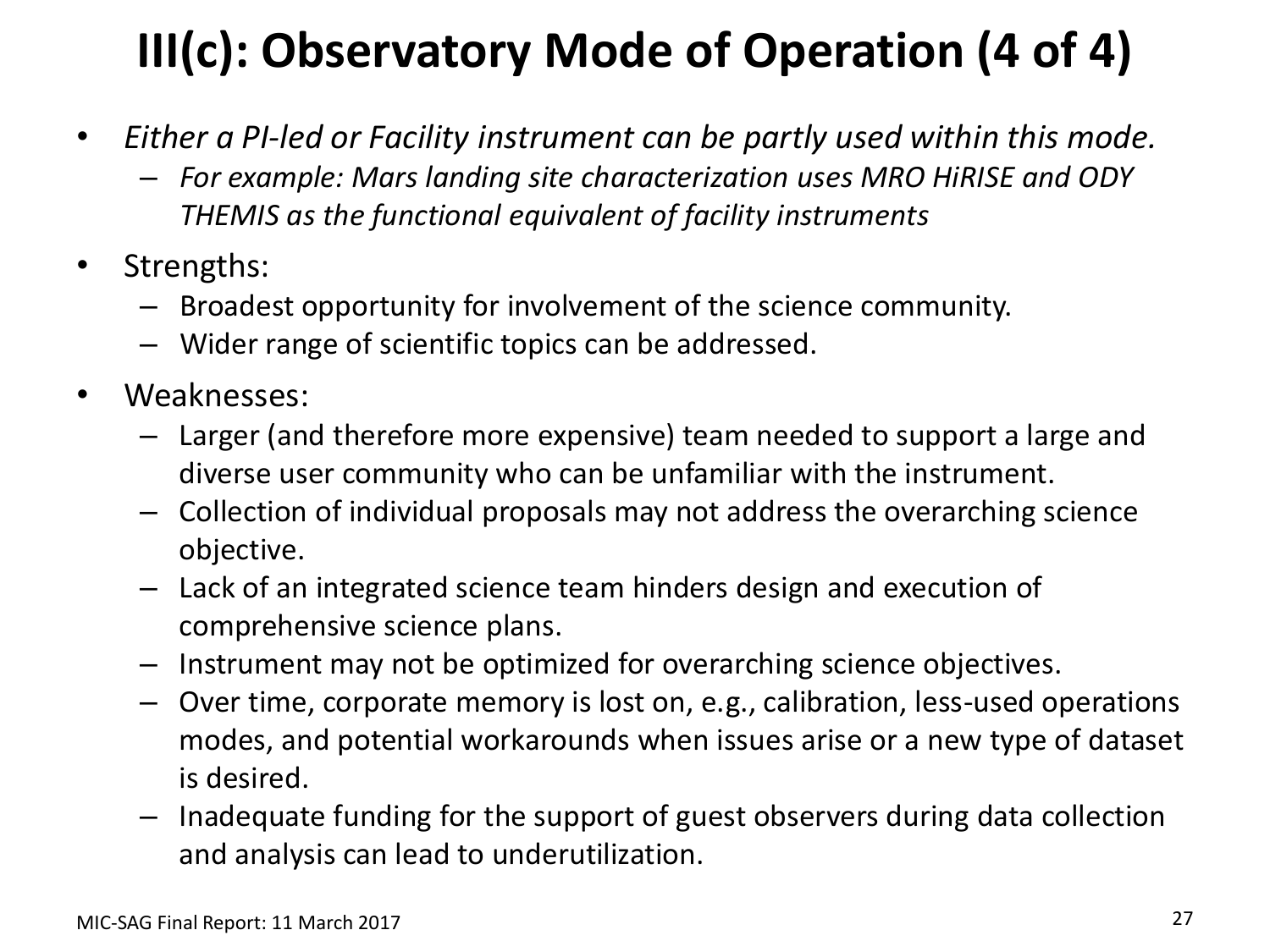# **III(d): Science Team Implementation (1 of 2)**

- There should be strong U.S. representation in the science teams of any foreign-led investigations throughout all Phases.
	- This helps provides a science-conduit between the instrument and the Project.
	- U.S. participants can assist when there are export compliance issues.
	- This helps maintain U.S. scientist capability and participation.
	- U.S. participants in a foreign instrument have to be selected early enough to be able to have meaningful participation in instrument concept and design.
- U.S. participants must have formally defined roles and meaningful responsibilities within the science teams.
	- For foreign-contributions, U.S. participation on the instrument science teams should be a formal and well-defined criterion within the investigation selection. Team member composition, roles, and expertise should be considered.
- NASA funding to U.S. participants must be commensurate with their defined roles and responsibilities, to enable meaningful contribution and collaboration.
- *Recent Planetary Examples:*
	- *MRO: SHARAD*
	- *The original joint selection process used for ExoMars TGO*
	- *Cassini: MAG (foreign instrument w/U.S. participation), RADAR (U.S. instrument*

*w/foreign participation)*

MIC-SAG Final Report: 11 March 2017 28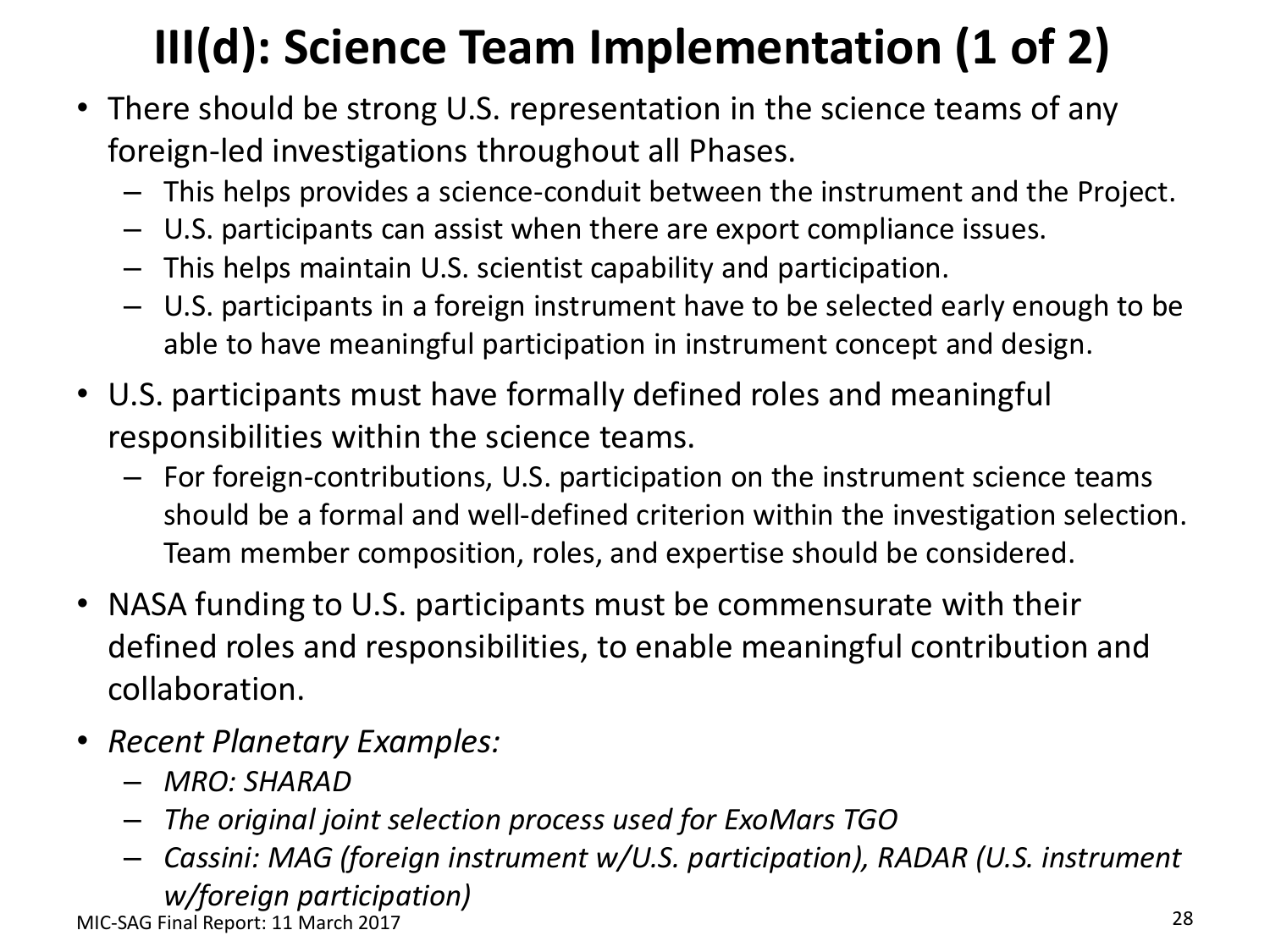# **III(d): Science Team Implementation (2 of 2)**

- Codify rules of team-member interaction, e.g., through "Rules of the Road."
	- This sets clear expectations and responsibilities at mission and investigation levels.
	- Establish rules for publications and data sharing between investigations, with the science community/public, and with special expert consultants.
		- o Data, analysis tools, and preliminary results should be openly shared between investigation teams to facilitate greater overall science return.
		- o Rapid PDS data release should be required from all investigation teams.
	- To the extent necessary, roles and responsibilities of scientists participating in operations (e.g., working group chairs or long-lead planners) should be defined within an official Project document.
- There should be opportunities for phased participation, such as through Participating Scientist or Guest Observer (or comparable) programs that bring on people throughout the mission. Such programs:
	- Increase diversity of people, expertise, and ideas;
	- Increase community involvement, particularly of early career scientists;
	- Need to come with commensurate funding, and be budgeted for as early as possible.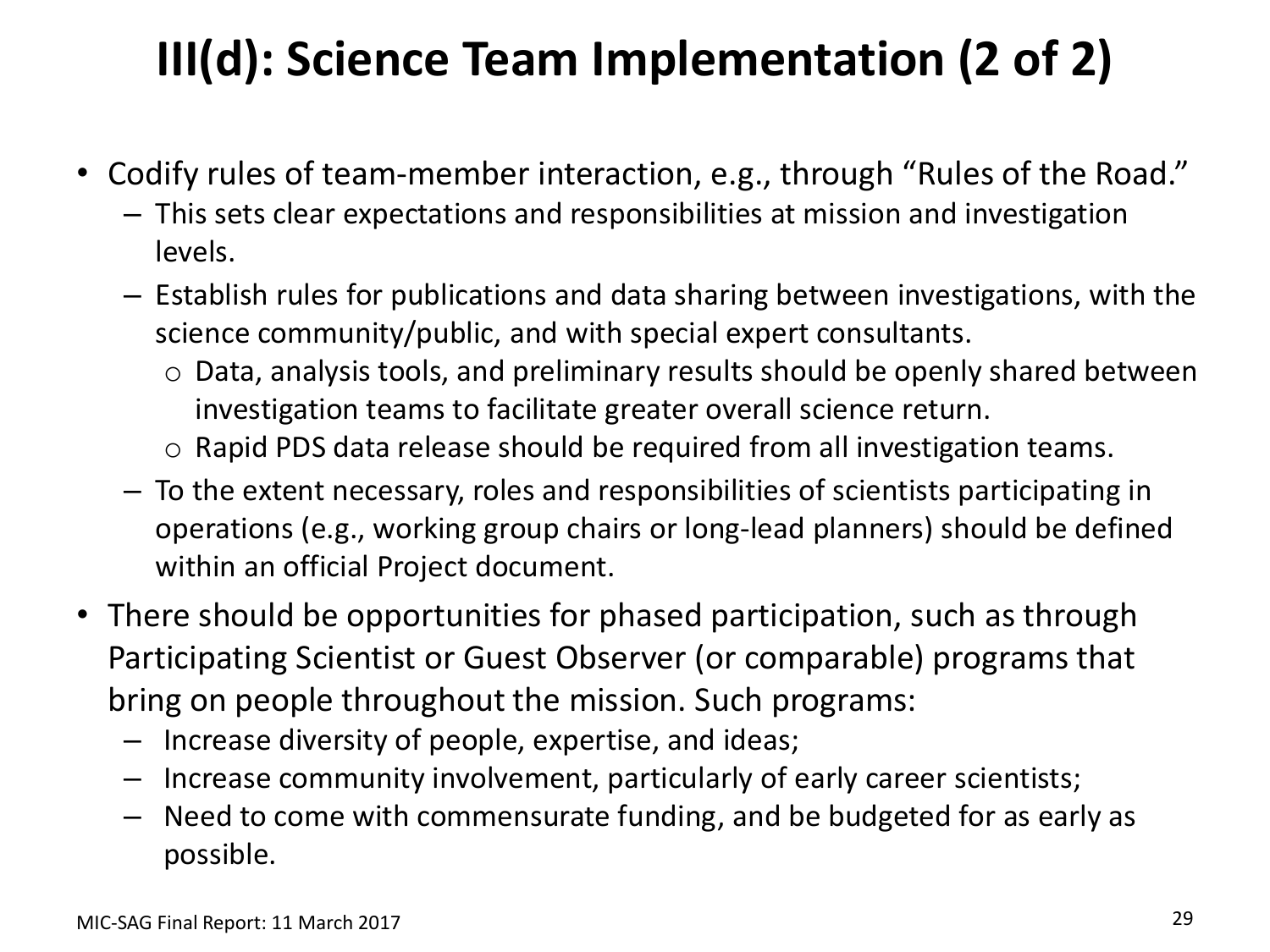## **IV. Commercially Provided Access Models**

*We discussed some proposed commercial models, but this area requires additional investigation as opportunities are evolving.*

- **Data Buy:** NASA contracts with commercial entity to provide instrument, pays set price for some or all data collected. Examples can be found within Earth Science, weather models, insurance companies, etc. *This has not yet been implemented for a Planetary mission.*
	- Pros: Provides potential cost savings over the full cost of an investigation. Can put a different phasing into the funding profile.
	- Cons: Requires firm grasp of requirements in advance, does not necessarily advance science/instrument community involvement. Science community may have less influence on types or fidelity of data collected.
- **Hosted payload:** Entities (commercial, university, etc.) provide hardware at no cost to NASA, conduct their own investigations. *This has not yet been implemented for a Planetary mission, but ARM recently issued a solicitation.*
	- Pros: Provides potential cost savings to NASA over the full cost of an investigation, may broaden opportunities for innovation or creative science investigations.
	- Cons: May be difficult to meet mission-level requirements / science goals; limited provider pool.
- **Paid accommodation:** Pay per kg to fly NASA-developed instrument aboard commercial vehicle. *This has not yet been implemented for a Planetary mission.*

*Commercially-provided components, hardware, and/or instruments must follow the same best practice guidelines as international contributions, though the contracting mechanisms may differ.* MIC-SAG Final Report: 11 March 2017 30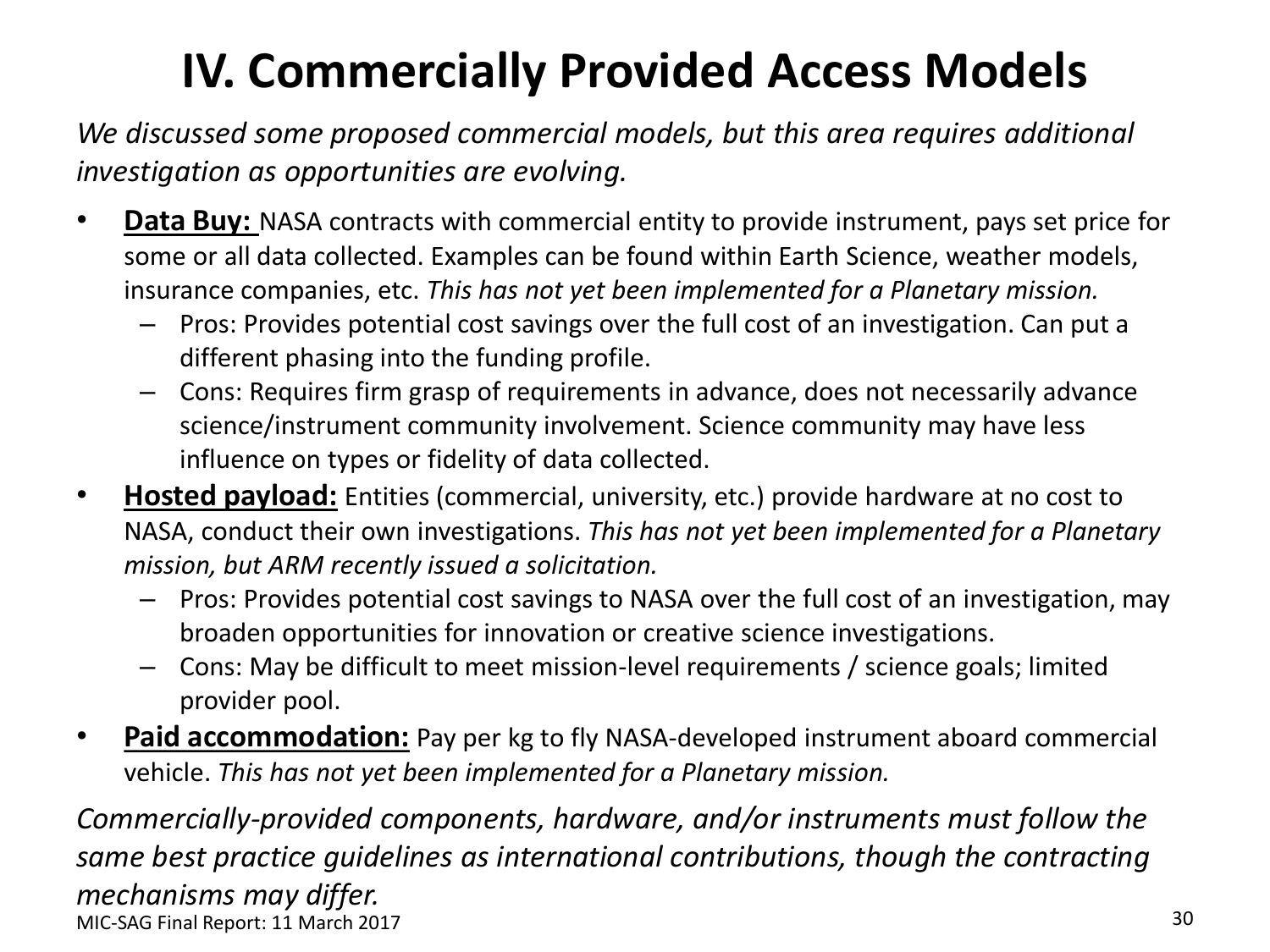## **Appendix 1 - Acronyms**

| Announcement of Opportunity                                                     |
|---------------------------------------------------------------------------------|
| Alpha Particle X-Ray Spectrometer (on MSL)                                      |
| <b>Asteroid Redirect Mission</b>                                                |
| Agenzia Spaziale Italiana                                                       |
| Chemical Camera (on MSL)                                                        |
| Co-Investigator                                                                 |
| <b>Export Administration Regulation</b>                                         |
| <b>European Space Agency</b>                                                    |
| Gamma Ray Spectrometer (instrument and<br>instrument suite on ODY)              |
| High Resolution Imaging Science Experiment<br>(on MRO)                          |
| Hubble Space Telescope                                                          |
| <b>International Traffic in Arms Regulations</b>                                |
| Imaging Ultraviolet Spectrograph (instrument<br>on MAVEN)                       |
| Dual Technique MAGnetometer (instrument on<br>Cassini)                          |
| Mars Advanced Radar for Subsurface and<br>Ionosphere Sounding (on Mars Express) |
| Mars Atmosphere and Volatile Evolution<br><b>Mission</b>                        |
| Mission Definition Team (e.g., SDT or ORDT)                                     |
| <b>Mars Exploration Program</b>                                                 |
| Mars Exploration Program Analysis Group                                         |
|                                                                                 |

| MIC-SAG       | Mars International Collaboration Science<br><b>Analysis Group</b> |
|---------------|-------------------------------------------------------------------|
| MRO           | Mars Reconnaissance Orbiter                                       |
| MSL           | Mars Science Laboratory                                           |
| <b>NASA</b>   | National Aeronautics and Space<br>Administration                  |
| NEX-SAG       | Next Mars Orbiter Science Analysis Group                          |
| <b>ODY</b>    | Mars Odyssey mission                                              |
| ORDT          | Objectives & Requirements Definition Team                         |
| <b>PDS</b>    | Planetary Data System                                             |
| ΡI            | Principal Investigator                                            |
| <b>RAD</b>    | Radiation Assessment Detector (on MSL)                            |
| <b>RADAR</b>  | Radar (on Cassini)                                                |
| SAM           | Sample Analysis at Mars instrument suite (on<br>MSL)              |
| <b>SDT</b>    | <b>Science Definition Team</b>                                    |
| <b>SHARAD</b> | Shallow Radar sounder (on MRO)                                    |
| <b>SPICAM</b> | Spectroscopy for Investigation of                                 |
|               | Characteristics of the Atmosphere of Mars (on                     |
|               | Mars Express)                                                     |
| <b>SWEA</b>   | Solar Wind Electron Analyzer (on MAVEN)                           |
| U.S.          | United States of America                                          |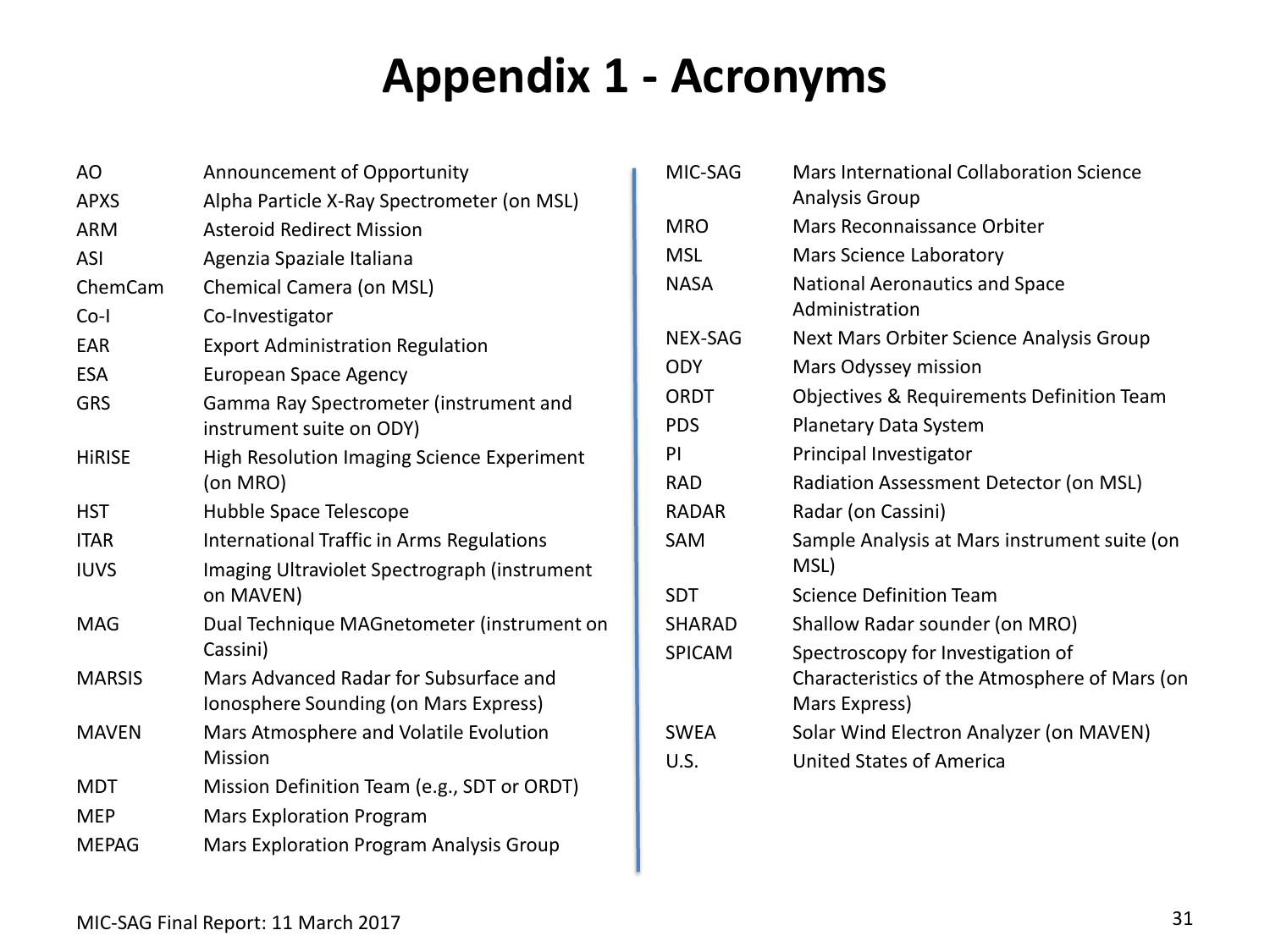### **Appendix 2: NEXT ORBITER SAG: Science Objectives**

*[http://mepag.jpl.nasa.gov/reports/NEX-SAG\\_draft\\_v29\\_FINAL.pdf](http://mepag.jpl.nasa.gov/reports/NEX-SAG_draft_v29_FINAL.pdf)*

#### *In addition to relay, reconnaissance, and progress on future Sample Return, compelling new objectives for science are:*

- A. Map and quantify **shallow ground ice deposits** across Mars to better understand the global water inventory and atmospheric exchange today and how ground ice records climate change on longer time scales (e.g., obliquity variation). [see Findings #3-6]
- B. Detect and characterize areas of **possible brine flow**, and link these observations with ground ice, temperature, and atmospheric properties to understand the distribution and potential for habitability of volatile reservoirs; representative coverage at different times of day is key. [#7-8]
- C. Characterize **dynamic atmospheric processes and transport**, to understand current climate, water, and dust cycles, with extrapolation to past climates. [#9-12]
- D. Characterize the **occurrence and timing of major environmental transitions**  recorded in compositional stratigraphic records, such as discrete hydrated mineral assemblages, sedimentary bedding, and shallow polar cap layering. [#13]
- E. In SEP missions, carry out high-value, close-approach **investigations of Phobos and Deimos.** [#14]